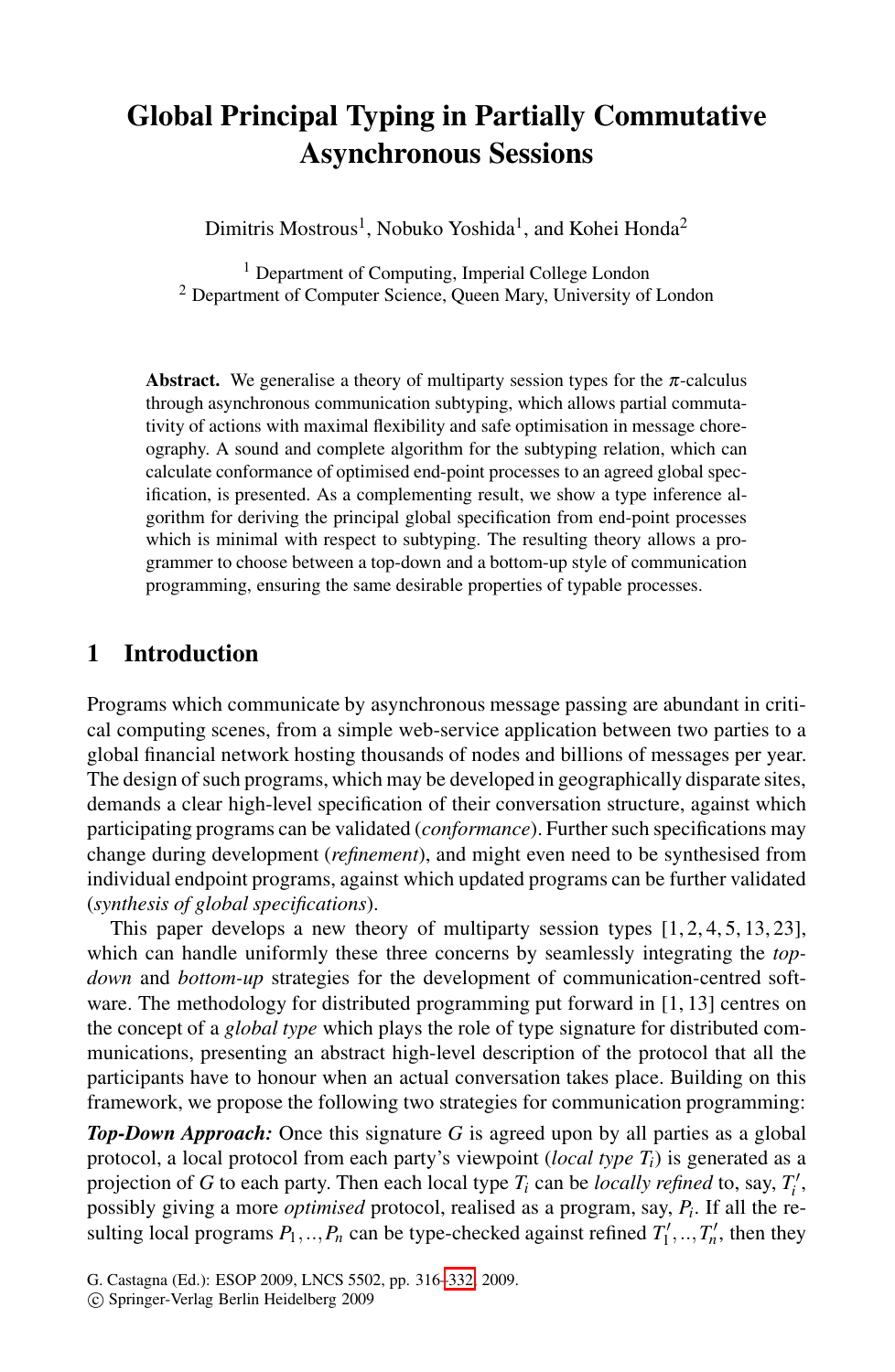are automatically guaranteed to interact properly, without communication mismatch or getting stuck inside a session, precisely following the intended scenario.

*Bottom-Up Approach:* In this case the programmers may work based on an informal understanding of shared conversation structures, which, after appropriate development, will get reified into a formal global protocol by synthesis of local behaviours of all endpoint programs: first, a type  $T_i$  is inferred from each program  $P_i$ , then a new global specification is synthesised from  $T_1, ..., T_n$ . If this specification is validated to satisfy certain conditions,  $P_1, \ldots, P_n$  are guaranteed to interact properly. This process can be repeated incrementally, using a succession of synthesised types as *globally refined* protocols.

This paper presents a general and rigorous foundation for these two approaches and their seamless integration, based on multiparty session types. For the automatic refinement, we introduce *asynchronous communication subtyping* over local types, which allows permutation of actions to increase efficiency, while ensuring type-soundness and communication-safety. As an example, suppose we are using an asynchronous communication transport where the message order is preserved but the sending is non-blocking, as in TCP. Let us assume the following three simple processes:

$$
P_1 \stackrel{\text{def}}{=} t?(\mathbf{y}_1); s! \langle 5 \rangle; s! \langle \text{apple} \rangle; Q_1 \quad P_2 \stackrel{\text{def}}{=} b?(\mathbf{y}_2); t! \langle 7 \rangle; Q_2 \quad P_3 \stackrel{\text{def}}{=} s?(\mathbf{z}_1); s?(\mathbf{z}_2); Q_3
$$

where  $s'(y)$  is an input and  $s'(\overline{5})$  is an output via channel *s*; and ";" is sequential composition. Then first  $P_2$  gets the value at *b*; then  $P_2$  sends 7 to  $P_1$ ; finally  $P_1$  sends 5 and "apple" to  $P_3$  preserving the order. We note that  $P_3$  is blocked until *b* is fired at  $P_2$ . To execute  $P_3$  ahead,  $P_1$  might be locally optimised since  $y_1$  does not bind the subsequent outputs at  $s$ . We can similarly optimise  $P_2$ . The resulting processes given below still preserve linearity and proper communication structures.

$$
P'_1 \stackrel{\text{def}}{=} s! \langle 5 \rangle; s! \langle \text{apple} \rangle; t? (y_1); Q_1 \quad P'_2 \stackrel{\text{def}}{=} t! \langle 7 \rangle; b? (y_2); Q_2 \quad P_3 \stackrel{\text{def}}{=} s? (z_1); s? (z_2); Q_3
$$

Asynchronous communication subtyping specifies safe permutations of actions, by which we can refine a local protocol to maximise asynchrony without violating the global protocol. For example, in the above case,  $P'_1$  is given local type  $s!$  (nat); $s!$  (string); $t?$  (nat); *T* which is a subtype of  $t?$  (nat); $s!$  (nat); $s!$  (string); *T* projected from the global type. Hence optimisations can be checked locally. The idea of this subtyping is intuitive, but it requires delicate formal formulations due to the presence of recursive types and branching/selection session types, whose combinations are vital for typing many practical protocols [12, 22]. This subtlety is because type-permutations *affect the structures of session types*, which makes straightforward constructions following the preceding literature [10, 20] inapplicable. Intuitively, because partial commutativity is defined between *a sequence of actions*, it may require *more than one unfolding* of recursive types to find a match. However, this calculation can be made automatic by an *algorithmic subtyping* which completely characterises the semantic notion of subtyping and can be used to effectively (in)validate conformance of an optimised local type to a global type.

For the bottom-up strategy, we formulate *principal global typing* by which we can synthesise the most general global type from untyped endpoint programs, or can check they can have no global type, i.e. their protocols are incompatible. The framework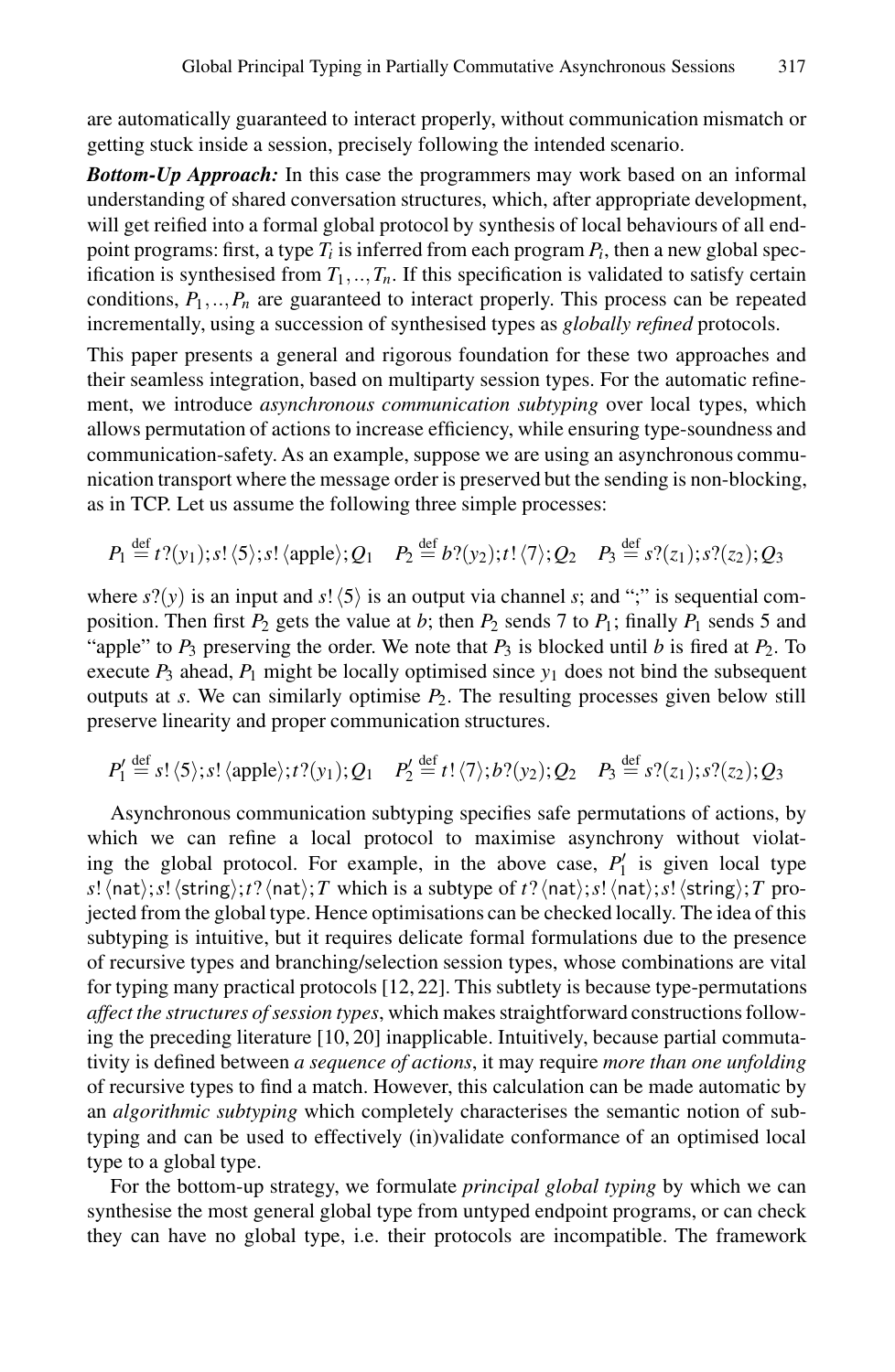uses graph-shaped global types which generalise the original syntactic global types, extending typability. Asynchronous communication subtyping plays a central role in the synthesis process. We demonstrate the use of the theory for the two strategies by providing correctness arguments for the development of a distributed parallel algorithm. A full version, containing more examples and detailed proofs, is available from http://www.doc.ic.ac.uk/˜mostrous/asyncsub.

# **2 Asynchronous Multiparty Sessions**

**Syntax.** We use the  $\pi$ -calculus for multiparty sessions from [13], omitting polyadicity and delegation for simplicity. We use the following base sets: *shared names* or *names*, written *a*,*b*,*x*,*y*,*z*,...; *session channels* or *channels*, written *s*,*t*,...; *labels* (functioning like labels in labelled records), written  $l, l', \ldots$ ; and *process variables*, written  $X, Y, \ldots$ . For hiding, we use *n* for either a single shared name or a vector of session channels. Then *processes* ( $P$ , $Q$ ...) and *expressions* ( $e$ , $e'$ ,...) are given below:

|  | $P ::= \overline{a}$ [2n] $(\tilde{s})$ . $P$ | request     |               | $P \mid Q$                                                          | parallel       |
|--|-----------------------------------------------|-------------|---------------|---------------------------------------------------------------------|----------------|
|  | $a[p](\tilde{s}).P$                           | acceptance  |               | $\mathbf 0$                                                         | inaction       |
|  | $s! \langle e \rangle; P$                     | sending     |               | (vn)P                                                               | hiding         |
|  | s?(x);P                                       | reception   |               | $def D$ in $P$                                                      | recursion      |
|  | $s \triangleleft l$ : P                       | selection   |               | $X\langle \tilde{e}\tilde{s}\rangle$                                | process call   |
|  | $s \triangleright \{l_i : P_i\}_{i \in I}$    | branching   |               | s:h                                                                 | message queue  |
|  | if $e$ then $P$ else $Q$                      | conditional |               |                                                                     |                |
|  | $e$ := $v$   $e$ and $e'$  <br>not $e \cdots$ | expressions | $h ::= l   v$ |                                                                     | message values |
|  |                                               |             |               | $D := \{X_i(\tilde{x}_i \tilde{s}_i) = P_i\}_{i \in I}$ declaration |                |
|  | $v ::= a \mid true \mid false \cdots$         | values      |               |                                                                     |                |

 $\overline{a}$ [2..n]( $\tilde{s}$ ).*P* initiates, through a shared name *a*, a new session with other participants, each of shape  $a_{[p]}(\tilde{s})$ . *Q* with  $2 \le p \le n$ . The (bound)  $s_i$  in vector  $\tilde{s}$  are session channels used in the session. We call p, q,... (natural numbers) the *participants* of a session. Session communications (which take place inside an established session) are performed by the sending and receiving of a value; and by selection and branching (the former chooses one of the branches offered by the latter).  $s:\tilde{h}$  is a *message queue* representing ordered messages in transit  $\tilde{h}$  with destination  $s$  (which may be considered as a network pipe in a TCP-like transport). The rest of the syntax is standard from [13]. We often omit 0, and unimportant arguments of sending/receiving, e.g.  $s! \langle \rangle$  and  $s?(\cdot)$ ; *P*.

**Operational semantics.** Some selected rules of reduction  $P \rightarrow P'$  are given below:

$$
\overline{a}_{[2..n]}(\tilde{s}).P_1 | a_{[2]}(\tilde{s}).P_2 | \cdots | a_{[n]}(\tilde{s}).P_n \rightarrow (\nu \tilde{s})(P_1 | P_2 | \cdots | P_n | s_1 : \emptyset | \cdots | s_m : \emptyset)
$$
  

$$
s! \langle e \rangle; P | s: \tilde{h} \rightarrow P | s: \tilde{h} \cdot \nu \quad (e \downarrow \nu) \quad s?(\tilde{s}); P | s: \nu \cdot \tilde{h} \rightarrow P[\nu/\tilde{s}] | s: \tilde{h}
$$
  

$$
s \triangleleft l; P | s: \tilde{h} \rightarrow P | s: \tilde{h} \cdot l \qquad s \triangleright \{l_i: P_i\}_{i \in I} | s: l_j \cdot \tilde{h} \rightarrow P_j | s: \tilde{h} \quad (j \in I)
$$

The first rule describes the initiation of a new session among *n* participants that synchronise over the shared name *a*. After the initiation, they will share the private *m* fresh session channels  $s_i$  and the associated  $m$  empty queues ( $\emptyset$  denotes the empty string). The output rules enqueue a value and a label, respectively (*e* ↓ *v* denotes the evaluation of *e* to *v*). The input rules perform the complementary operations. Processes are considered modulo structural equivalence,  $\equiv$ , defined by the standard rules [13].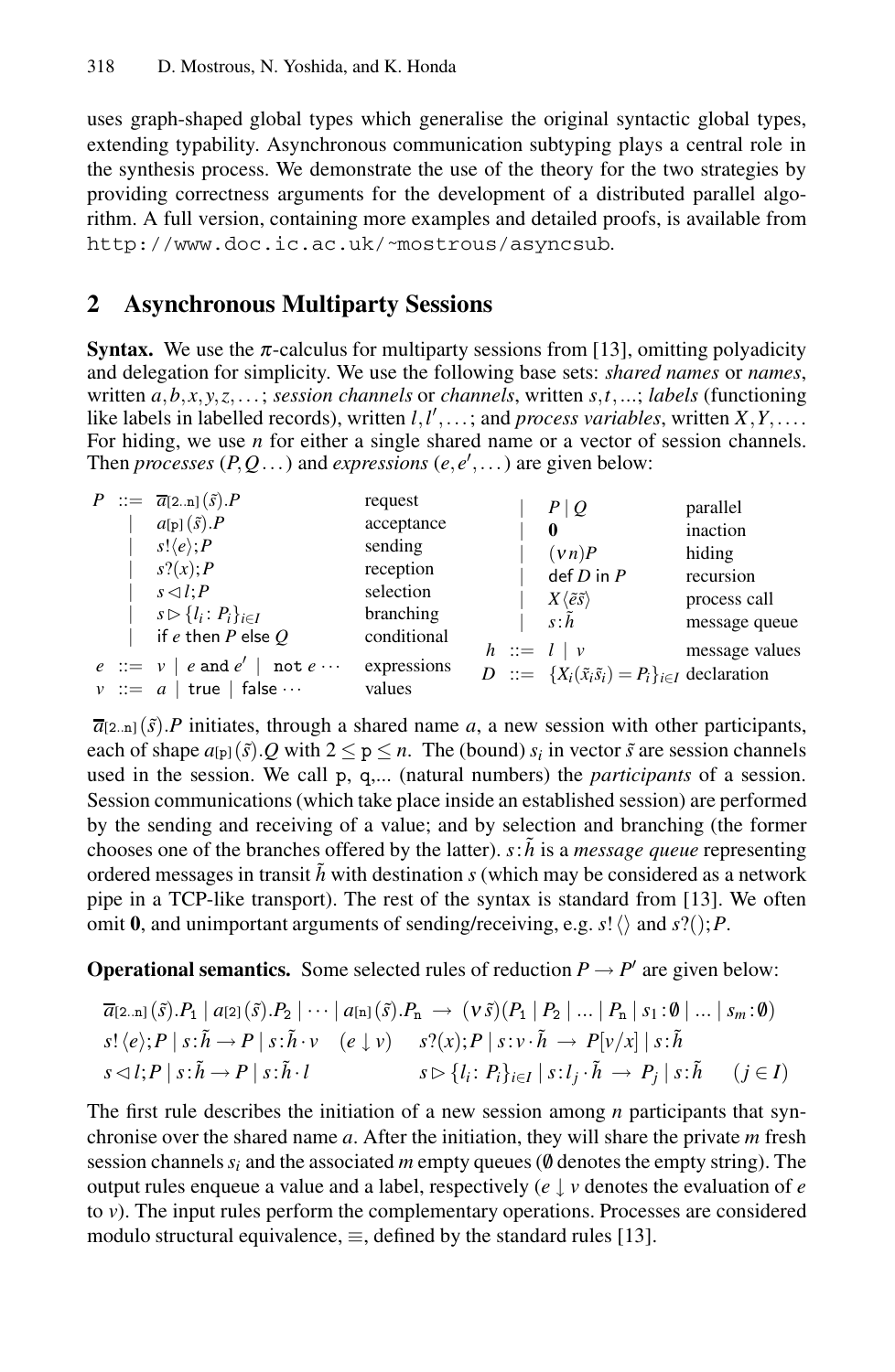**Global types.** A *global type*, written  $G, G', \ldots$ , describes the whole conversation scenario of a multiparty session as a type signature [13].

Global 
$$
G
$$
 ::=  $p \rightarrow p'$ :  $k\{U\}; G'$  values  $|\mu\mathbf{t}.G$  recursive  $p \rightarrow p'$ :  $k\{l_j: G_j\}_{j \in J}$  branching  $|\mathbf{t}$  variable  $G, G'$  the variable parallel  $G, G'$  and the parallel  $U$  ::=  $\text{bool} | \text{nat} | \cdots | G$ 

Type  $p \rightarrow p'$ :  $k \langle U \rangle$ ; G' says that participant p sends a message of type U to channel k (represented as a finite natural number) received by participant  $p'$  and then interactions described in G<sup>'</sup> take place. *Value types* range over U, and are either global types for shared names, or base values. Type  $p \rightarrow p'$ :  $k \{l_j : G_j\}_{j \in J}$  says that participant p invokes one of the  $l_i$  labels on channel  $k$  (at participant  $p'$ ), then interactions described in *G<sub>j</sub>* take place. Type  $\mu$ **t**.*G* is for recursive protocols, assuming type variables  $(t, t', \dots)$ are guarded in the standard way, i.e. they only occur under values or branches. We assume *G* in value types is closed, i.e. without free type variables. Type end represents the termination of a session. We often omit end and identify "*G*,end" and "end,*G*" with *G*. We stipulate that each channel can only be used among two parties (but maybe repeatedly), one party using it for input/branching while the other party for output/selection.<sup>1</sup>

Local types. Local session types type-abstract sessions from each endpoint's view.

| Local T | ::=                                          | $k!$ $\langle U \rangle$ ; T | send | $k \& \{l_i : T_i\}_{i \in I}$ branching |
|---------|----------------------------------------------|------------------------------|------|------------------------------------------|
|         | $k ? \langle U \rangle$ ; T                  | receive                      |      | $\mu t . T   t$ recursion                |
|         | $k \oplus \{l_i : T_i\}_{i \in I}$ selection |                              | end  | end                                      |

Type  $k! \langle U \rangle$  expresses the sending to k of a value of type U. Type  $k? \langle U \rangle$  is its dual input. Type  $k \oplus \{l_i : T_i\}_{i \in I}$  represents the transmission to k of a label  $l_i$  chosen in the set  $\{l_i | i \in I\}$ , followed by the communications described by  $T_i$ . Type  $k\&\{l_i : T_i\}_{i\in I}$ is its dual. The remaining types are standard. We say a type is *guarded* if it is neither a recursive type nor a type variable. (An occurrence of) a type constructor *not* under a recursive prefix in a recursive type is called *top-level action* (for example,  $k_1! \langle U_1 \rangle$ and  $k_2$ !  $\langle U_2 \rangle$  in  $k_1$ !  $\langle U_1 \rangle$ ;  $k_2$ !  $\langle U_2 \rangle$ ;  $\mu$ t. $k_3$ !  $\langle U_3 \rangle$ ; are top-level, but  $k_3$ !  $\langle U_3 \rangle$  in the same type is not). *k* is *the head of T* if *k* appears at the left-most occurrence of the toplevel actions in *T* (e.g.  $k_1! \langle U_1 \rangle$  is the head of the above type). The relation between global and local types is formalised by *projection*, written  $G \upharpoonright p$  (called *projection of G onto* p), defined as in [13]. For example,  $(p \rightarrow p' : k \langle U \rangle; G') \upharpoonright p = k! \langle U \rangle; (G' \upharpoonright p)$ ,  $(p \rightarrow p': k \langle U \rangle; G') \upharpoonright p' = k? \langle U \rangle; (G' \upharpoonright p')$  and  $(p \rightarrow p': k \langle U \rangle; G') \upharpoonright q = (G' \upharpoonright q)$ . We write *Type* for the collection of all closed local types.

## **3 Asynchronous Partially Commutative Sessions**

### **3.1 Asynchronous Communication Subtyping: Top-Level Actions**

This section introduces and studies a basic theory of asynchronous session subtyping. Figure 1 defines the axioms for partial permutation of top-level actions for closed types,

 $1$  This condition dispenses with the need for linearity-check to ensure well-formedness [1].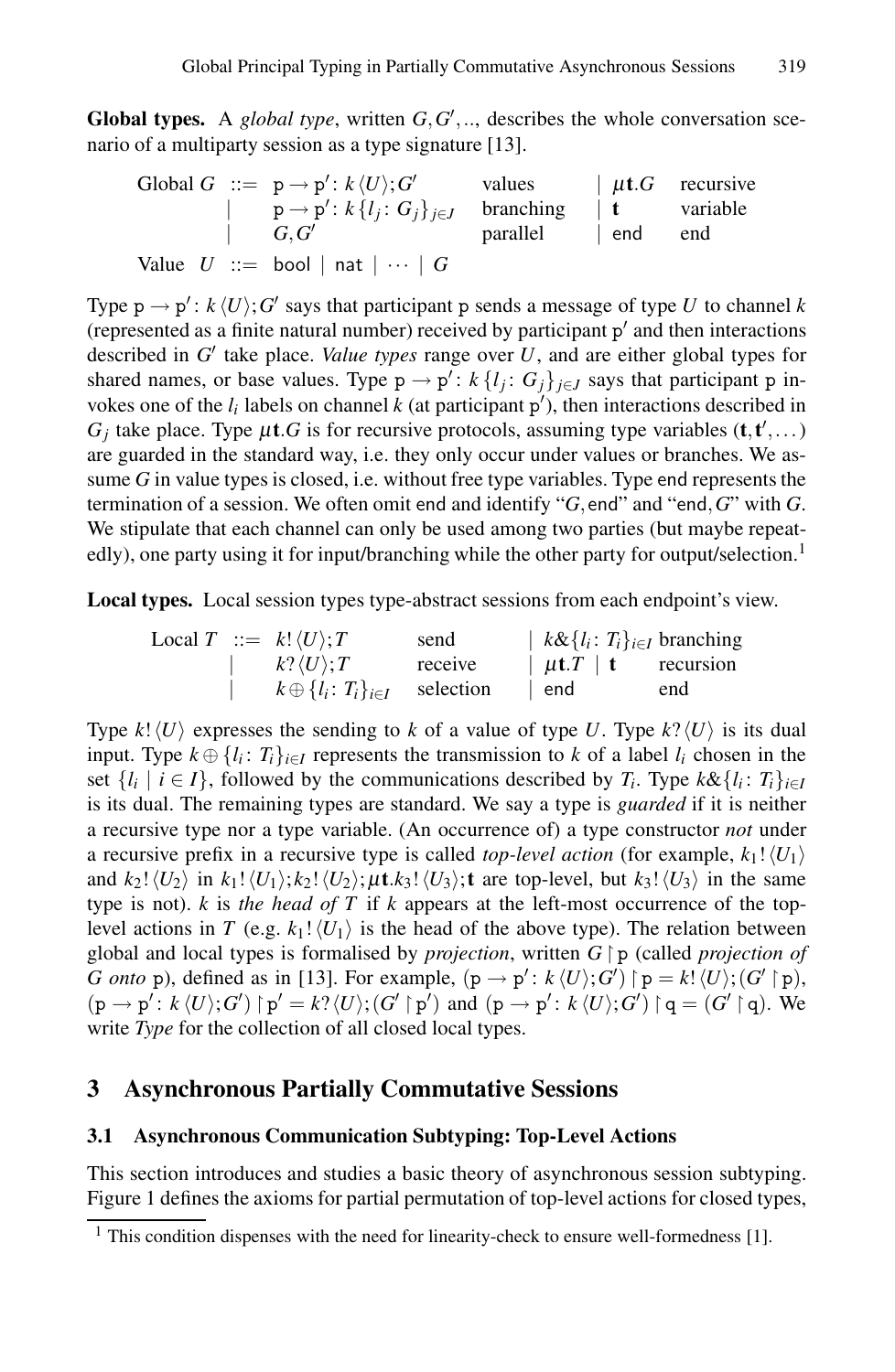\n- (O1) 
$$
k! \langle U \rangle; k' \langle U' \rangle; T \ll k' \langle U' \rangle; k! \langle U \rangle; T
$$
\n- (OB)  $k! \langle U \rangle; k' \& \{l_j: T_j\}_{j \in J} \ll k' \& \{l_j: k! \langle U \rangle; T_j\}_{j \in J}$
\n- (SI)  $k \oplus \{l_j: k' \langle U \rangle; T_j\}_{j \in J} \ll k' \langle U \rangle; k \oplus \{l_j: T_j\}_{j \in J}$
\n- (SB)  $k \oplus \{l_i: k' \& \{l'_j: T_{ij}\}_{j \in J}\}_{i \in I} \ll k' \& \{l'_j: k \oplus \{l_i: T_{ij}\}_{i \in J}\}_{j \in J}$
\n- (OO)  $k! \langle U \rangle; k'! \langle U' \rangle; T \ll k'! \langle U' \rangle; k! \langle U \rangle; T$
\n- (II)  $k? \langle U \rangle; k' ? \langle U' \rangle; T \ll k' ? \langle U' \rangle; k? \langle U \rangle; T$
\n- (SO)  $k \oplus \{l_i: k'! \langle U \rangle; T_i\}_{i \in I} \ll k'! \langle U \rangle; k \oplus \{l_i: T_i\}_{i \in I}$
\n- (OS)  $k'! \langle U \rangle; k \oplus \{l_i: T_i\}_{i \in I} \ll k \oplus \{l_i: k'! \langle U \rangle; T_i\}_{i \in I}$
\n

$$
(SS) \qquad k \oplus \{l_i : k' \oplus \{l'_j : T_{ij}\}_{j \in J}\}_{i \in I} \ll k' \oplus \{l'_j : k \oplus \{l_i : T_{ij}\}_{i \in I}\}_{j \in J}
$$

$$
\begin{array}{ccc}\n\text{(Tr)} \ \frac{T_1 \ll T_2 \quad T_2 \ll T_3}{T_1 \ll T_3} & \text{(CO)} \ \frac{T \ll T'}{k! \langle U \rangle; T \ll k! \langle U \rangle; T'} & \text{(Cl)} \ \frac{T \ll T'}{k! \langle U \rangle; T \ll k! \langle U \rangle; T} \\
\frac{\forall i \in I. \ T_i \ll T'_i}{k! \langle U \rangle; T_3 \ll k! \langle U \rangle; T' \ll k! \langle U \rangle; T' \ll k! \langle U \rangle; T' \ll k! \langle U \rangle; T' \\
\frac{\forall i \in I. \ T_i \ll T'_i}{k! \langle U_i : T_i \rangle_{i \in I} \ll k! \langle I_i : T'_i \rangle_{i \in I}} & \text{(CS)} \ \frac{\forall i \in I. \ T_i \ll T'_i}{k! \langle I_i : T_i \rangle_{i \in I} \ll k! \langle I_i : T'_i \rangle_{i \in I}} & \text{(M)} \ \mu \mathbf{t}. T \ll \mu \mathbf{t}. T'\end{array}
$$

**Fig. 1.** Action Asynchronous Subtyping Rules ((BI, IB, BB) are omitted)

denoted  $\ll$ . We assume  $k \neq k'$  for all the axioms.  $T \ll T'$  is read: *T* is an *actionasynchronous subtype* of  $T'$ , and means  $T$  is more asynchronous than (or more optimised than) *T'*. We write  $T \gg T'$  for  $T' \ll T$ .

A partial permutation is applied only to finite parts of the top-level actions (*without* unfolding recursive types); see Proposition 7. Note that we *cannot* exchange an input and output in the reverse direction of (OI) even for different channels. Consider:  $P = s?(\cdot); r! \langle \rangle$  and  $Q = s! \langle \rangle; r?(\cdot)$ . These processes interact correctly. If we permute the output and input of *Q*, we get  $Q' = r$ ?();  $s!$  \! Then the parallel composition  $(P | Q')$  causes deadlock, losing progress. For the same reason, the reverse direction of (OB,SI,SB) is not allowed. By combining these input and output permutation rules, we can achieve a flexible local refinement for communications. For example, suppose  $R = s$ ?(*x*);*r*?(*y*);*t*!\(1);*t*'!\*y* typed by  $T_R = s$ ?\(file);*r*?\(bool);*t*!\(nat);*t'*!\(bool);end. We might wish to receive the (small) value via  $r$  first, and immediately forward to  $t'$ , then receive the (larger) file at *s* in the end: we can obtain  $S = r$ ?(*y*);*t*'!(*y*);*t*!(1);*s*?(*x*) typed by  $T_S = r$ ?  $\langle \text{bool} \rangle$ ; $t'$ !  $\langle \text{bool} \rangle$ ; $t$ !  $\langle \text{nat} \rangle$ ; $s$ ?  $\langle \text{file} \rangle$ ;end, transformed from  $T_R$  (i.e.  $T_S$   $\ll$  $T_R$ ) by using a combination of (OO, OI, II).

#### **3.2 Asynchronous Communication Subtyping: Recursive Types**

For handling recursive types in asynchronous subtyping, we extend the coinductive method in [20,  $\S$  2.3] and [10,  $\S$  3.3]. In particular, we need to modify the unfolding function for recursive types since might be applicable to *a sequence of types* after unfolding of recursions under guarded prefixes. The resulting definition integrates  $\ll$ with the traditional session subtyping [10, 13]. For any recursive type *T*, unfold<sup>*n*</sup>(*T*) is the result of inductively unfolding the first recursion (even under guarded types) up to a fixed level of nesting.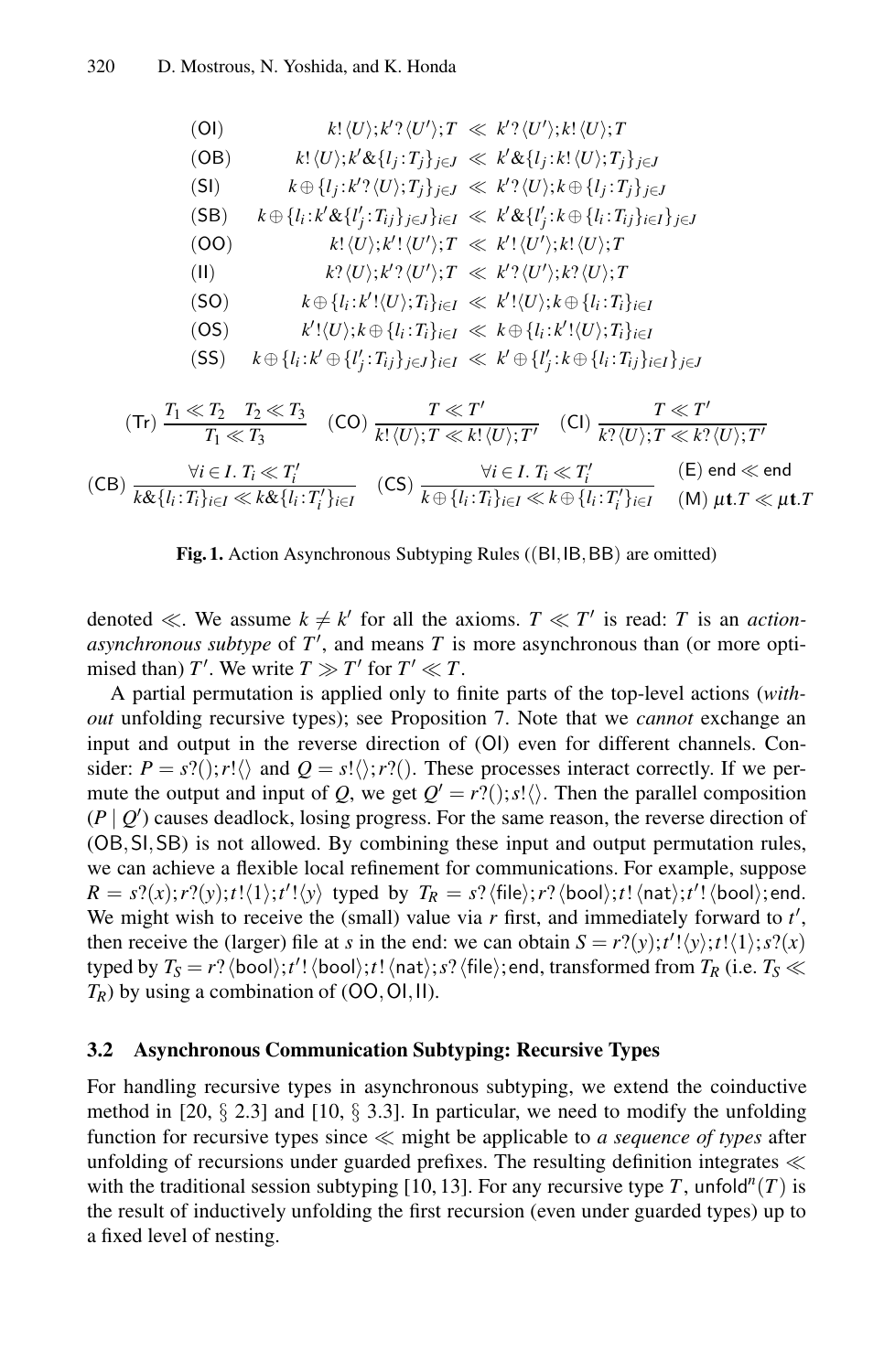### **Definition 1 (***n***-time unfolding)**

unfold<sup>0</sup>(*T*) = *T* for all *T* unfold<sup>1+*n*</sup>(*T*) = unfold<sup>1</sup>(unfold<sup>*n*</sup>(*T*))  ${\rm Unfold}^1(k! \langle U \rangle; T) = k! \langle U \rangle; {\rm Unfold}^1(T)$   ${\rm Unfold}^1(k \oplus \{l_i : T_i\}_{i \in I}) = k \oplus \{l_i : {\rm Unfold}^1(T_i)\}_{i \in I}$ unfold<sup>1</sup>(*k*?*U*);*T*) = *k*?*U*);unfold<sup>1</sup>(*T*) unfold<sup>1</sup>(*k*&{*l<sub>i</sub>*: *T<sub>i</sub>*}<sub>*i*∈*I*</sub>) = *k*&{*l<sub>i</sub>*: unfold<sup>1</sup>(*T<sub>i</sub>*)}<sub>*i*∈*I*</sub> unfold<sup>1</sup>( $\mu$ **t**.*T*) = *T*[ $\mu$ **t**.*T*/**t**] unfold<sup>1</sup>(**t**) = **t** unfold<sup>1</sup>(end) = end  $\text{unfold}^1(\mu t.T) = T[\mu t.T/t]$  unfold<sup>1</sup>(t) = t unfold<sup>1</sup>(end) = end We also use unfold<sup>n</sup>(*U*) which is defined as unfold<sup>n</sup>(*T*) above. <sup>2</sup>

For example,  $\text{unfold}^2(k? \langle U \rangle; \mu \mathbf{t}.k'! \langle U' \rangle; \mathbf{t}) = k? \langle U \rangle; k'! \langle U' \rangle; k'! \langle U' \rangle; \mu \mathbf{t}.k'! \langle U' \rangle; \mathbf{t}.$ Note that, because our recursive types are contractive, unfold $^{n}(T)$  terminates. We can now introduce the central notion of asynchronous communication subtyping.

**Definition 2.** A relation  $\Re \in Type \times Type$  is an asynchronous type simulation if  $(T_1, T_2) \in \mathfrak{R}$  implies the following conditions:

- **–** If  $T_1$  = end, then unfold<sup>n</sup> $(T_2)$  = end.
- $-$  If  $T_1 = k! \langle U_1 \rangle; T_1'$ , then unfold<sup>n</sup>( $T_2$ )  $\gg k! \langle U_2 \rangle; T_2', (T_1', T_2') \in \mathbb{R}$  and  $(U_1, U_2) \in \mathbb{R}$ .
- $-$  If  $T_1 = k$ ?  $\langle U_1 \rangle$ ;  $T_1'$ , then unfold<sup>n</sup> $(T_2) \gg k$ ?  $\langle U_2 \rangle$ ;  $T_2'$ ,  $(T_1', T_2') \in \Re$  and  $(U_2, U_1) \in \Re$ .
- **–** If  $T_1 = k \bigoplus \{l_i : T_{1i}\}_{i \in I}$ , then unfold<sup>*n*</sup>( $T_2$ ) ≫  $k \bigoplus \{l_i : T_{2i}\}_{i \in J}$  and  $I \subseteq J$  and  $\forall i \in I$ . $(T_{1i}, T_{2i}) \in \mathfrak{R}$ .
- **–** If *T*<sup>1</sup> = *k*&{*li* : *T*1*i*}*i*∈*I*, then unfold*n*(*T*2) *k*&{*lj* : *T*<sup>2</sup> *<sup>j</sup>*}*j*∈*<sup>J</sup>* and *J* ⊆ *I* and  $\forall j$  ∈ *J*. $(T_1, T_2, j)$  ∈  $\Re$ .
- **–** If  $T_1 = \mu \mathbf{t} \cdot T$ , then  $(\text{unfold}^1(T_1), T_2) \in \mathfrak{R}$ .

where a type simulation of  $(U_1, U_2) \in \Re$  is defined as the standard bisimulation (since *U* is invariant).<sup>3</sup> The coinductive subtyping relation  $T_1 \leq c$  *T*<sub>2</sub> (read:  $T_1$  is an *asynchronous subtype* of  $T_2$ ) is defined when there exists a type simulation  $\Re$  with  $(T_1, T_2) \in \Re$ .

An output of  $T_1$  can be simulated after applying asynchronous optimisation  $\gg$  to the unfolded  $T_2$ . We also need to ensure object type  $U_1$  is a subtype of  $U_2$ . For the input, we ensure  $U_2$  is a subtype of  $U_1$ . The definitions of selection and branching subsume the traditional session branching/selection subtyping.<sup>4</sup> In selection a label appearing in  $T_1$  must be included in  $T_2$ ; dually, in branching a subtype  $T_1$  must cover all branches declared in  $T_2$ . For a value type,  $U_1 \leq c U_2$  implies  $U_2 \leq c U_1$  by definition. We show examples to justify our subtyping.

**Example 3.** Below we write *k*! for *k*!  $\langle U \rangle$  and *k*? for *k*?  $\langle U \rangle$ , omitting *U*.

- 1. Let  $T_1 = \mu \mathbf{t}.k?$ ;  $k'$ !;  $\mathbf{t}, T_2 = \mu \mathbf{t}.k'$ !;  $k?$ ;  $\mathbf{t}$ . Then we can prove  $T_2 \leq c T_1$  using the simulation  $\mathfrak{R} = \{ (T_2, T_1), (k'!; k?; T_2, T_1), (k?; T_2, k?; T_1) \}$ .  $T_2$  represents more optimal communications than  $T_1$  since it can output messages at  $k'$  without waiting.
- 2. Let  $T_2' = k'!$ ;  $T_1$  which means first sending a signal at  $k'$  then repeating input-output actions. Then  $T_2' \leq c T_1$  by taking  $\Re = \{(T_2', T_1), (T_1, k?; T_1), (k?; T_2', k?; T_1)\}$  as a simulation closure. Note also  $T_2 \leq c T_2'$  and  $T_2' \leq c T_2$ .

<sup>&</sup>lt;sup>2</sup> In [10], unfold(*T*) repeatedly unfolds consecutive top-level recursion until a guarded type is obtained. In our definition, unfold<sup>1</sup> $(T)$  expands a single recursion, not only top-level but also under guarded types.

<sup>&</sup>lt;sup>3</sup> Note that *G* is invariant like standard channel types  $\tilde{T}$  [10].

<sup>&</sup>lt;sup>4</sup> We follow the subtyping relation in [7, 13] whose ordering is reversed from [10] since in our judgement the session environment is declared on the right-hand side of a process.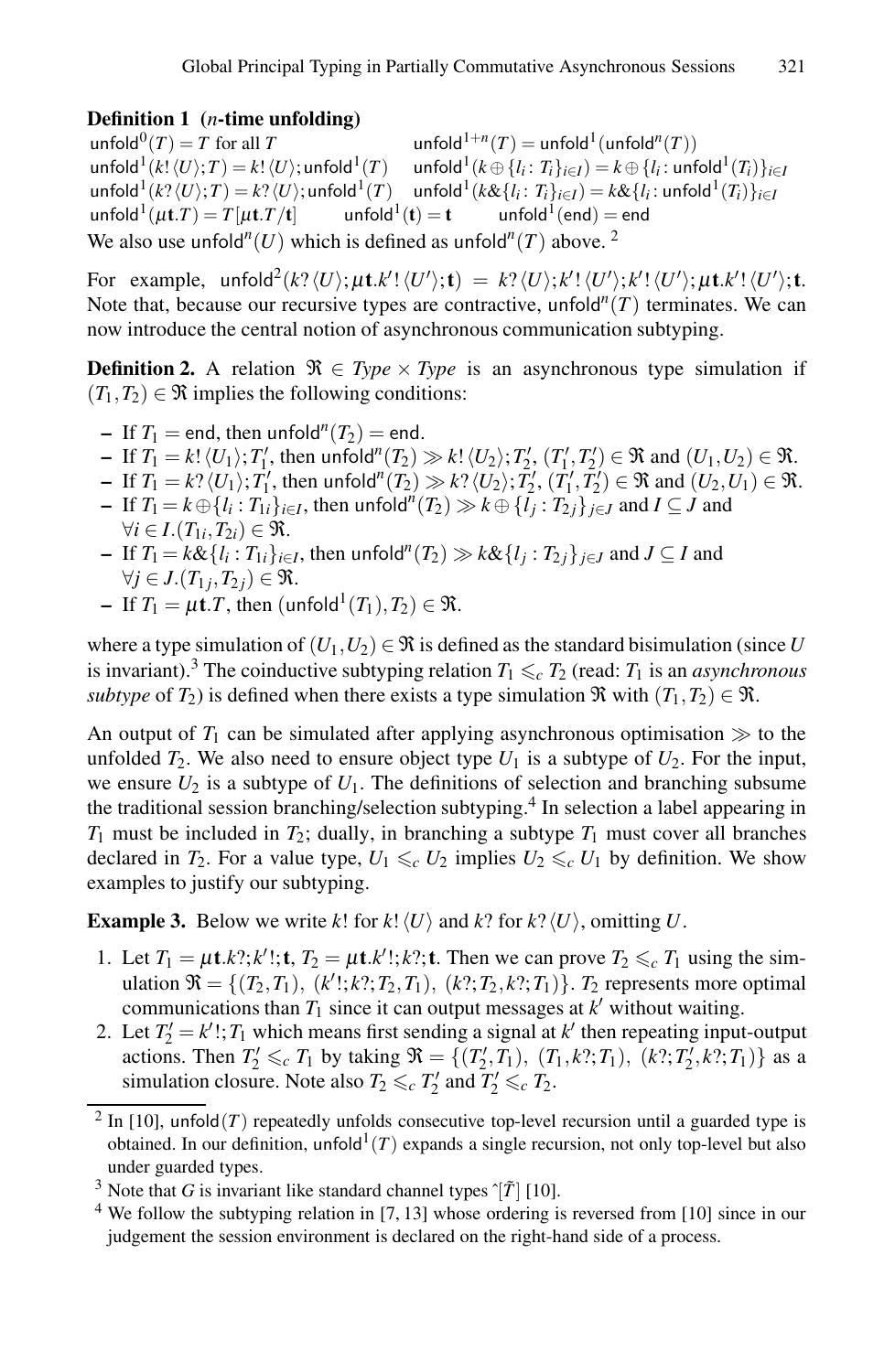- 3. Let  $T'_4 = k_1!; k_2!; T_3$  with  $T_3 = \mu \mathbf{t}.k_3?; k_1!; k_4?; k_2!; \mathbf{t}$  and  $T_4 = \mu \mathbf{t}.k_1!; k_3?; k_2!; k_4?; \mathbf{t}.$ These types are extended from  $T_2', T_1$  and  $T_2$  with two signal messages at the top level. Then  $T_4' \leq c T_3$ . To simulate  $T_4'$ , we require nested unfold for  $T_3$ . More exactly, the intermediate type  $k_1$ !; $k_4$ ?; $k_2$ !; $T_3$  can be simulated by  $k_4$ ?; $T_3$  if  $T_3$  unfolds and *k*<sub>1</sub>! under recursion appears at the top-level. Similarly for  $T_4 \leq c T_4$ .
- 4. Take *T*<sup>5</sup> = <sup>μ</sup>**t**1.*k*1!;μ**t**2.*k*1!;&{*l*<sup>1</sup> : *k*2?;*k*1!;**t**1, *l*<sup>2</sup> : *k*1!;**t**2} and let *T*<sup>6</sup> = <sup>μ</sup>**t**1.μ**t**2.&{*l*<sup>1</sup> :  $k_2$ ?; $k_1$ !; $\mathbf{t}_1$ ,  $l_2$ : $k_1$ !; $\mathbf{t}_2$ }. Then  $T_5 \leq c$   $T_6$ . This example is proved similarly to (3).

Note that none of the above subtyping relations, except  $T_2 \leq c$   $T_2'$  and  $T_2' \leq c$   $T_2$ , can be derived without including  $\ll$  in the typed simulation.

Before we prove that  $\leq c$  is a preorder, we show that there are connecting simulations relating the components of two subtyping relations. We write  $T_1 \mathfrak{R}_1 T_2$  for  $(T_1, T_2) \in \mathfrak{R}_1$ .

**Lemma 4.** *If*  $T_1 \mathfrak{R}_1 T_2$  *and*  $T_2 \mathfrak{R}_2 T_3$  *for type simulations*  $\mathfrak{R}_1$  *and*  $\mathfrak{R}_2$  *then there exists a type simulation*  $\Re_3$  *such that if* unfold<sup>*n*</sup>( $T_2$ )  $\gg T_2'$ *, then*  $T_2'$   $\Re_3$   $T_3$ *.* 

**Definition 5 (Transitivity connection).** For simulations  $\mathfrak{R}_1$  and  $\mathfrak{R}_2$ , we say  $\mathfrak{R}_3$  (from the condition in Lemma 4) is a transitivity connection of  $T_1 \mathfrak{R}_1 T_2$  and  $T_2 \mathfrak{R}_2 T_3$ . We write **trc**( $T_1$   $\mathfrak{R}_1$   $T_2$   $\mathfrak{R}_2$   $T_3$ ) for  $\mathfrak{R}_3$ . We define **trc**( $\mathfrak{R}_1$ ,  $\mathfrak{R}_2$ ) as the smallest relation such that if  $(T_1, T_2) \in \mathfrak{R}_1$  and  $(T_2, T_3) \in \mathfrak{R}_2$ , then  $\mathbf{trc}(T_1 \mathfrak{R}_1 T_2 \mathfrak{R}_2 T_3) \subseteq \mathbf{trc}(\mathfrak{R}_1, \mathfrak{R}_2)$ .

From the definition,  $\text{tr}(\mathfrak{R}_1, \mathfrak{R}_2)$  only contains type simulations, and as the union of these it is also a type simulation. Note that the smallest relation exists, by set inclusion of relation pairs, containing all the transitivity connections of elements in  $\mathfrak{R}_1/\mathfrak{R}_2$ . For example,  $\mathfrak{R}_3 = \mathbf{trc}(T_1 \mathfrak{R}_1 T_2 \mathfrak{R}_2 T_3)$  does not contain  $(k! \langle U \rangle; \text{end}, k? \langle U \rangle; \text{end})$ , which cannot be a member of any type simulation; and by set inclusion, it is smaller than  $\mathfrak{R}_3 \cup (k! \langle U \rangle; \text{end}, k? \langle U \rangle; \text{end}).$ 

**Theorem 6.** *The relation*  $\leq_c$  *is a preorder.* 

*Proof.* Using as standard the relation  $\{(T,T) | T \in Type\}$ , we prove  $\leq_c$  is reflexive. For transitivity of  $\leq_c$ , suppose  $T_1 \leq_c T_2 \leq_c T_3$  and let  $\Re_1$  and  $\Re_2$  be type simulations with  $(T_1, T_2) \in \mathfrak{R}_1$  and  $(T_2, T_3) \in \mathfrak{R}_2$ . To show  $T_1 \leq c T_3$  we need to find a type simulation  $\mathfrak{R}$ such that  $(T_1, T_3) \in \mathfrak{R}$ . Define  $\mathfrak{R}$  as  $(\mathfrak{R}_1 \cdot \mathfrak{R}_2) \cup (\mathfrak{R}_1 \cdot \mathbf{trc}(\mathfrak{R}_1, \mathfrak{R}_2))$ . Clearly  $(T_1, T_3) \in \mathfrak{R}$ , and it remains to show that  $\Re$  is a type simulation. For any  $(T, T'') \in \Re$ , there are two cases (relations above), and six subcases (simulation rules). For  $(U, U') \in \mathcal{R}$ , the result is easy as *U* types are invariant. We only show one of the most interesting cases.

Suppose  $(T, T'') \in \mathfrak{R}_1 \cdot \mathfrak{R}_2$  and  $T = k! \langle U_1 \rangle; T_1$ . Then there exists  $(T, T') \in \mathfrak{R}_1$  and  $(T', T'') \in \mathfrak{R}_2$ . By the definition of type simulation, we have unfold<sup>*n*</sup>(*T'*)  $\gg k! \langle U'_1 \rangle; T'_1$ and  $(U_1, U'_1) \in \mathfrak{R}_1$  and  $(T_1, T'_1) \in \mathfrak{R}_1$ . Let  $\mathbf{trc}(T \mathfrak{R}_1 T' \mathfrak{R}_2 T'') = \mathfrak{R}_3 \subseteq \mathbf{trc}(\mathfrak{R}_1, \mathfrak{R}_2)$ , then by Lemma 4 we obtain  $(k! \langle U'_1 \rangle; T'_1, T'') \in \mathfrak{R}_3$ , and by the definition of simulation we have unfold<sup> $m(T'') \gg k! \langle U_1'' \rangle$ ;  $T_1''$  and  $(U_1', U_1'') \in \mathfrak{R}_3$  and  $(T_1', T_1'') \in \mathfrak{R}_3$ . Finally, by the</sup> definition of  $\mathfrak{R}_1 \cdot \textbf{trc}(\mathfrak{R}_1, \mathfrak{R}_2)$ ,  $(U_1, U''_1) \in \mathfrak{R}$  and  $(T_1, T''_1) \in \mathfrak{R}$  as required. Other cases are similar.

## **3.3 Algorithmic Asynchronous Subtyping**

The algorithmic subtyping of session types is studied in [10,  $\S$  5.1]. Due to the incorporation of asynchronous permutation and *n*-time unfolding in the type simulation, we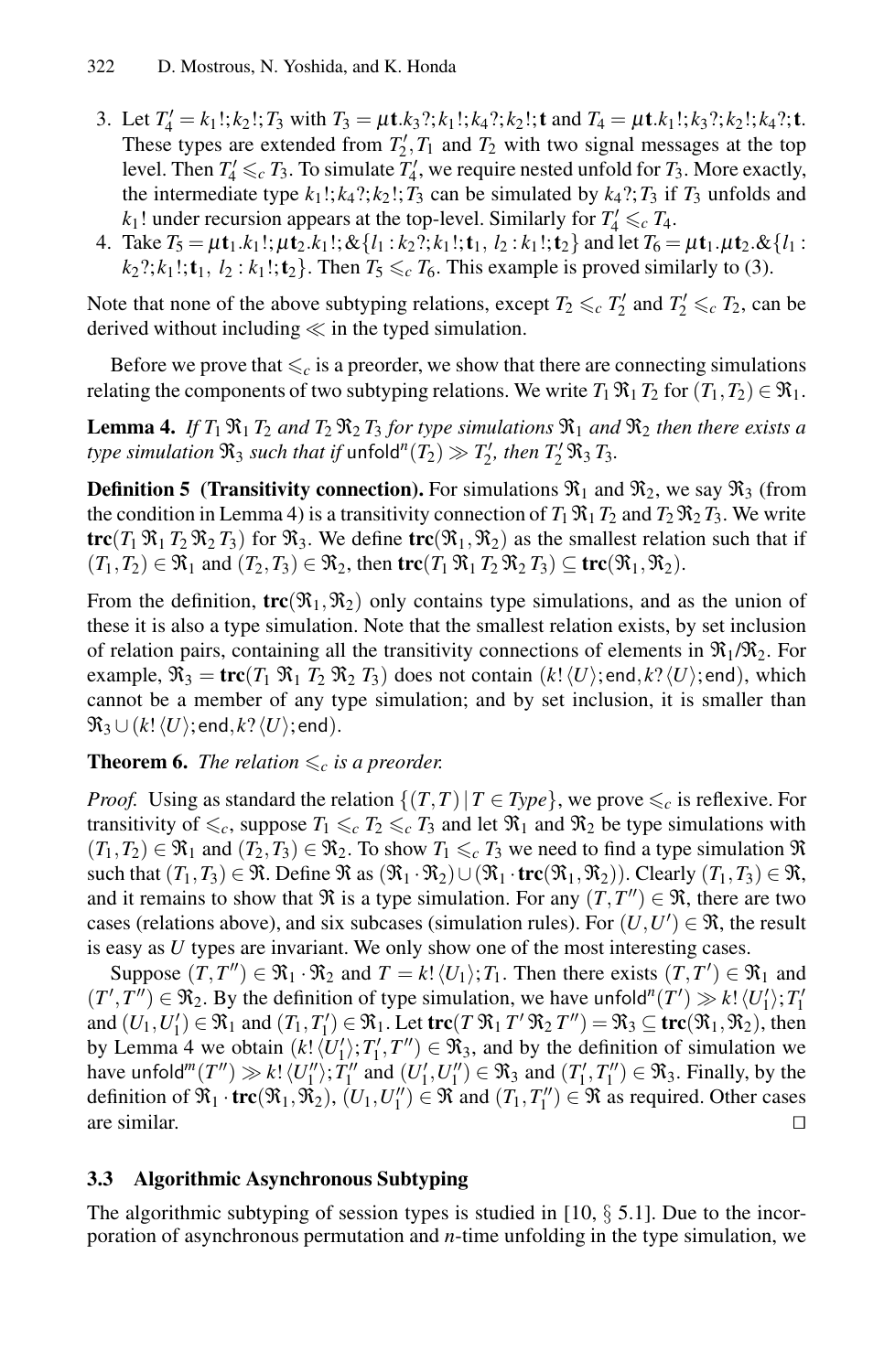need the bound of unfolding for constructing a terminating algorithm. We first list some selected rewriting rules  $\stackrel{k}{\mapsto}$  which move the types with channel *k* to the head applying the rules of  $\gg$  in Figure 1 in the reverse direction.

(OI) 
$$
k' ? \langle U' \rangle; k! \langle U \rangle; T \stackrel{k}{\mapsto} k! \langle U \rangle; k' ? \langle U' \rangle; T
$$
 (Tr)  $\frac{T_1 \stackrel{k}{\mapsto} T_2 T_2 \stackrel{k}{\mapsto} T_3}{T_1 \stackrel{k}{\mapsto} T_3}$   
\n(CO)  $\frac{T \stackrel{k}{\mapsto} T'}{k'! \langle U \rangle; T \stackrel{k}{\mapsto} k'! \langle U \rangle; T'}$  (CB)  $\frac{T_i \stackrel{k}{\mapsto} T'_j}{k' \& \{l_1 : T_1, \ldots, l_j : T_j, \ldots\}} \stackrel{F_i \stackrel{k}{\mapsto} T'_j}{\mapsto} k' \& \{l_1 : T_1, \ldots, l_j : T'_j, \ldots\}$ 

We omit the similar rules for (OB–SS), (CI,CS), which are defined similarly to (OI) and (CO,CB). Note that we do not define  $\stackrel{k}{\mapsto}$  for (E) and (M). (CO,CB) are for congruency. For a simple example, let  $T_0 = k \oplus \{l_1 : k_1? \langle U_1 \rangle; k_2! \langle U_2 \rangle; \text{end}, l_2$ :  $k$ 2!  $\langle U_2 \rangle$ ;end}. Then  $T_0 \stackrel{k_2}{\mapsto} k \oplus \{l_1 \,:\, k_2!\, \langle U_2 \rangle ; k_1? \langle U_1 \rangle ;$ end,  $l_2 \,:\, k_2!\, \langle U_2 \rangle ;$ end}  $\stackrel{k_2}{\mapsto}$  $k_2! \langle U_2 \rangle$ ; $k \oplus \{k_1? \langle U_1 \rangle;$ end, $l_2:$ end} by (CS,OS). We can easily show  $\stackrel{k}{\mapsto}$  is confluent and terminates, and  $T \stackrel{k}{\mapsto} T'$  implies  $T' \ll T$ . We can also prove if  $T \ll T'$ , then we always have  $T' \stackrel{k_1}{\mapsto} \cdots \stackrel{k_2}{\mapsto} \cdots$  *k<sub>n</sub>*  $T$  where  $k_1k_2..k_n$  are a (possibly empty) subsequence of channels occurring at the top-level in *T* with this order (e.g.,  $k_1k_2k_3k_4$  if  $k_1!$ ;  $k_2 \oplus \{l_1 : k_3 : l_2 : k_4!\}$ ). Hence:

## **Proposition 7.** *Given T and T'*,  $T \ll T'$  *is decidable.*

The derivability of judgement  $\Sigma \vdash T \leq T'$  is defined in Figure 2 where  $\Sigma$  is a sequence of assumed instances of the subtyping relation. We use *n*-hole type contexts ( $\mathcal{T}, \mathcal{T}', \ldots$ ) where  $\int_{0}^{h \in H}$  denotes a hole with index *h*.

$$
\mathscr{T} \ ::= \ [\ ]^{h \in H} \ \ | \ \ k! \ \langle U \rangle ; \mathscr{T} \ \ | \ \ k? \ \langle U \rangle ; \mathscr{T} \ \ | \ \ k \oplus \{ l_i \colon \mathscr{T}_i \}_{i \in I} \ \ | \ \ k \& \{ l_i \colon \mathscr{T}_i \}_{i \in I}
$$

For example, with  $H = \{1, 2\}$  and  $\mathscr{T} = k \oplus \{l_1 : k_1? \langle U_1 \rangle; [\ ]^{1 \in H}, l_2 : [\ ]^{2 \in H} \}$ , we have  $\mathscr{T}[T_i]^{i \in H} = k \oplus \{l_1 : k_1? \langle U_1 \rangle; T_1, l_2 : T_2\}$ . A hole in  $\mathscr{T}$  does not appear under recursion since  $\ll$  permutes top-level actions only. We also use (1) function top(*T*) which returns the channel at the head of *T* and (2) function depth $\langle k, T \rangle$  to calculate how many unfoldings are needed for *k* to appear at the top-level. If *k* does not appear in *T*, depth $\langle k, T \rangle$  is undefined. When depth $\langle k, T \rangle$  is defined, depth $\langle k, T \rangle$  is finite.

 $top(\text{end}) = \text{•} \text{top}(k? \langle U \rangle; T) = \text{top}(k! \langle U \rangle; T) = \text{top}(k \& \{l_i: T_i\}_{i \in I}) = \text{top}(k \oplus \{l_i: T_i\}_{i \in I}) = k$  $depth\langle k, T \rangle = 0$  if  $top(T) = k$  depth $\langle \bullet, end \rangle = 0$  $\mathsf{depth}\langle k,k' ? \langle U \rangle; T \rangle = \mathsf{depth}\langle k,k' ! \langle U \rangle; T \rangle = \mathsf{depth}\langle k, T \rangle \quad k \neq k'$  $\langle k,k'\&\{l_i\colon T_i\}_{i\in I}\rangle = \mathsf{depth}\langle k,k'\oplus\{l_i\colon T_i\}_{i\in I}\rangle = \max_{i\in I}(\mathsf{depth}\langle k,T_i\rangle)\quad k\neq k'$  $\langle \text{depth}\langle k,\mu\mathbf{t}\cdot T\rangle = \text{depth}\langle k,T|\mu\mathbf{t}\cdot T/\mathbf{t}\rangle + 1$  depth $\langle \textbf{e},\mu\mathbf{t}\cdot T\rangle = \text{depth}\langle \textbf{e},T|\mu\mathbf{t}\cdot T/\mathbf{t}\rangle + 1$ 

In Figure 2, [ASMP, END] are standard. In [OUT], we fix the subtype and apply  $\stackrel{k}{\mapsto}$  to place  $k! \left< U \right>$  to the top level. Then we check the tail of the result of rewriting  $\mathscr{T}[T'_{2h}]^{h \in H}$ is a supertype of  $T_1$  (the rule subsumes the case  $k! \langle U \rangle$  already at the top level). Rule [SEL] is similarly defined. Rule [RECL] is standard. Rule [RECR] unfolds  $T'$  until a type with the same channel as the top of *T* appears at the top-level. The rule for input/branching is defined like [OUT]/[SEL], respectively.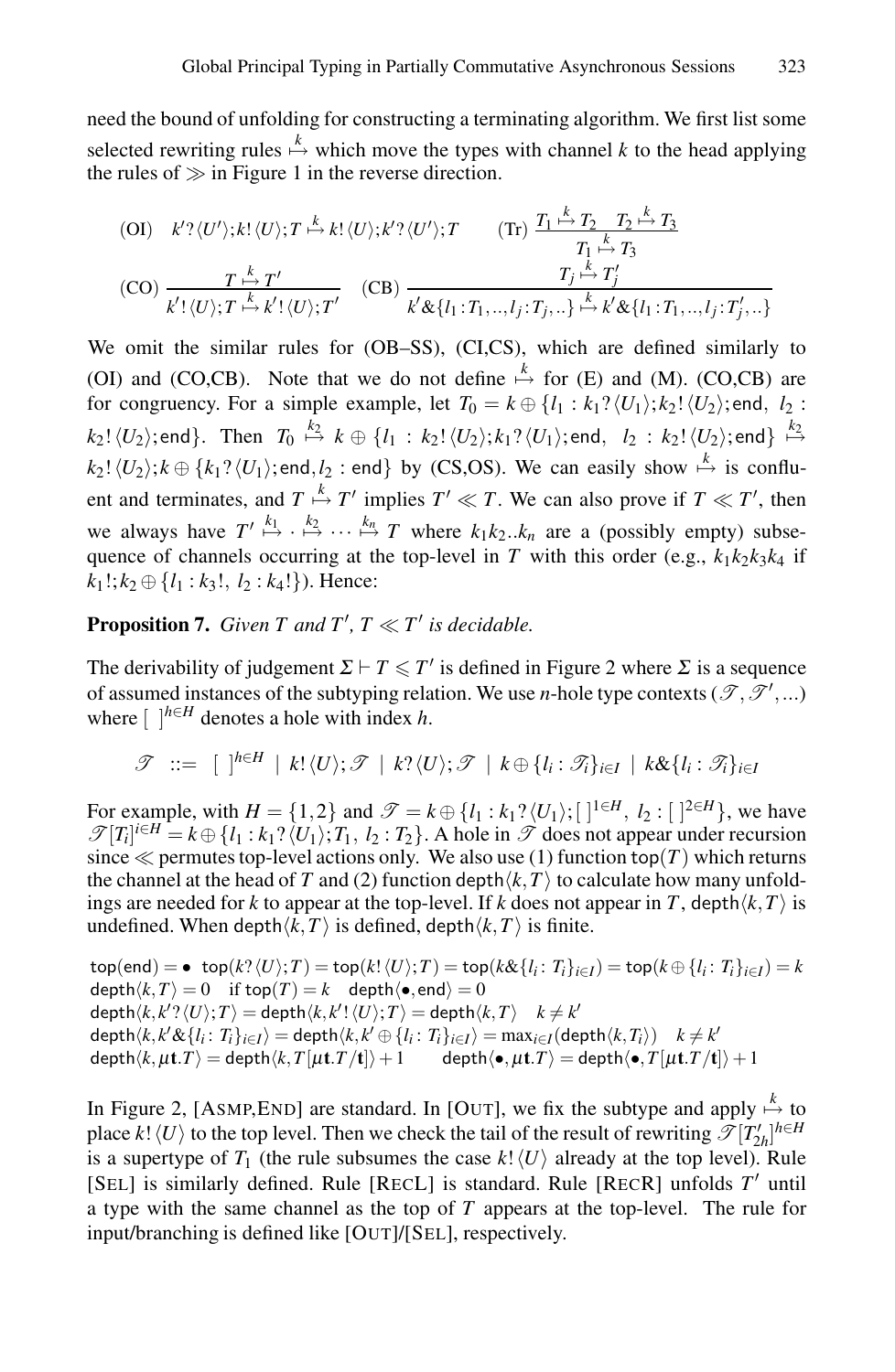$$
[\text{ASMP}] \frac{T \leq T' \in \Sigma}{\Sigma \vdash T \leq T'} \quad [\text{END}] \frac{1}{\Sigma \vdash \text{end}} \leq \text{end}
$$
\n
$$
[\text{OUT}] \frac{\Sigma \vdash U_1 \leq U_2 \quad \Sigma \vdash T_1 \leq \mathcal{T}[T'_{2h}]^{h \in H} \quad \mathcal{T}[k! \langle U_2 \rangle; T_{2h}]^{h \in H} \xrightarrow{k} k! \langle U_2 \rangle; \mathcal{T}[T'_{2h}]^{h \in H}}{\Sigma \vdash k! \langle U_1 \rangle; T_1 \leq \mathcal{T}[k! \langle U_2 \rangle; T_{2h}]^{h \in H}} \frac{\langle U_2 \rangle; \mathcal{T}[T'_{2h}]^{h \in H}}{\Sigma \vdash k! \langle U_1 \rangle; T_1 \leq \mathcal{T}[k! \langle U_2 \rangle; T_{2h}]^{h \in H}} \frac{\langle U_2 \rangle; \mathcal{T}[T''_{2h}]^{h \in H}}{\Sigma \vdash k \oplus \{l_i : T'_{ih}\}_{i \in J}\}_{h \in H}} \frac{\langle U_2 \rangle; \mathcal{T}[T''_{2h}]^{h \in H}}{\Sigma \vdash k \oplus \{l_i : T_i \}_{i \in J}} \leq J
$$
\n
$$
[\text{RecL}] \frac{\Sigma, \mu \text{t} \cdot T \leq T' \vdash \text{unfold}^1(\mu \text{t} \cdot T) \leq T'}{\Sigma \vdash \mu \text{t} \cdot T \leq T'} \quad [\text{RecR}] \frac{\Sigma, T \leq T' \vdash T \leq \text{unfold}^n(T')}{\Sigma \vdash T \leq T'} \frac{\Sigma, T' \in T' \models \text{unfold}^n(T')}{\Sigma \vdash T \leq T'}
$$

**Fig. 2.** Algorithmic Subtyping Rules

The rules give an algorithm for checking *the algorithmic subtyping relation*  $\leq$  (by reading these rules from upwards). As usual, [ASMP] should always be used if it is applicable, and when both [RECL] and [RECR] are applicable, [RECL] is used in preference to [RECR]. Similarly, other rules are applied in preference to [RECR], which can only be applied if the top of  $T$  does not appear at the top level of  $T'$ . As an example, let  $T_1 = k \oplus \{l_1 : k_1? \langle U_1 \rangle; \text{end}\}.$  Then we can derive  $k_2! \langle U_2 \rangle; T_1 \le T_0$  (*T*<sub>0</sub> is given above) by using [OUT]. At the top level, the algorithm is applied to the initial goal  $\emptyset \vdash T \leq T'$ (which we often write  $T \leq T'$ ).

# **Lemma 8.** *1. The subtyping algorithm always terminates.*

2. If  $T \leqslant_c T'$  then the algorithm does not return false when applied to  $\Sigma \vdash T \leqslant T'.$ 

The proof uses techniques related to those developed in [10]; the main differences are, for the proof of (1), we have to take the subterms up to  $\ll$  with the finite number of unfolding when we argue the size of  $\Sigma$  cannot increase without bound. However since  $\ll$  does not change the size of the judgement (defined in [10, Lemma 10]), we can prove  $(1)$ . The proof of  $(2)$  is standard from  $(1)$ .

**Theorem 9 (Soundness and Completeness of the Algorithmic Subtyping).** *For all closed types*  $T$  and  $T'$ ,  $T \leqslant_c T'$  *if and only if*  $T \leqslant T'$ .

The if-direction is by Lemma 8 (2) and the only-if direction by constructing a relation following [10, Theorem 4].

## **3.4 Local Asynchronous Commutative Session Typing**

The type judgement for end-point processes is of the shape  $\Gamma \vdash P \triangleright \Delta$  which reads: "under the environment  $\Gamma$ , process  $P$  has typing  $\Delta$ " where environments are defined as:

$$
\Gamma \ ::= \ \emptyset \ | \ \Gamma, u : U \ | \ \Gamma, X : \tilde{U}\tilde{T} \qquad \Delta \ ::= \ \emptyset \ | \ \Delta, \tilde{s} : \{T_p \otimes p\}_{p \in I}
$$

A *sorting*  $(\Gamma, \Gamma', ...)$  is a finite map from names to value types and from process variables to sequences of value types and session types. *Typing*  $(\Delta, \Delta', ...)$  records linear usage of session channels. *T*@p is called *located type* which means *T* is a session type of the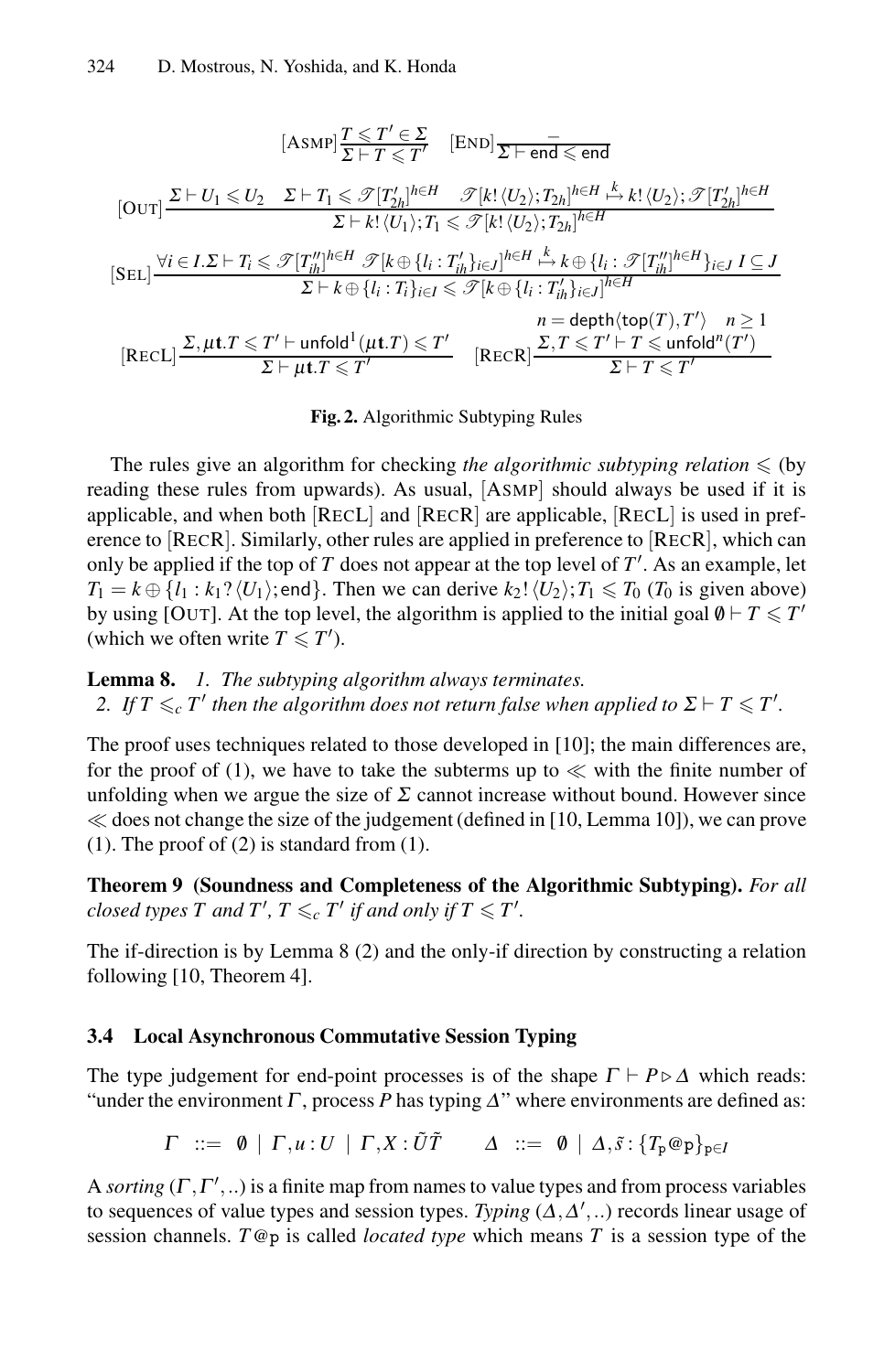participant p. In multiparty sessions, it assigns a family of located types to a vector of session channels. The typing system is identical with [13]: we only have to add the subsumption rule: i.e.  $\Gamma \vdash P \triangleright \Delta$  and  $\Delta \leq \Delta'$  then  $\Gamma \vdash P \triangleright \Delta'$  where  $\Delta \leq \Delta'$  is defined by pointwise application of  $\leq$ .

**Theorem 10** (Subject Congruence and Reduction).  $\Gamma \vdash P \triangleright \emptyset$  and  $P \equiv Q$  imply  $\Gamma \vdash$  $Q \triangleright \emptyset$ ; and  $\Gamma \vdash P \triangleright \emptyset$  and  $P \longrightarrow Q$  imply  $\Gamma \vdash Q \triangleright \emptyset$ .

The proof follows the same routine as in [13], but we must take care that all permutations defined by  $\ll$  do not affect the input-output causal dependencies of the global types. We can also obtain the other three key proprieties, communication-safety, session-fidelity and progress as stated in [13,  $\S$  5]. The rest of the paper can be read without knowing the details of a typing system.

# **4 Principal Global Typing through Graph-Based Types**

**Why graph-based types.**  $\stackrel{\text{def}}{=} a[p](\tilde{s}) .s_1! \langle 3 \rangle$ ;  $s_2?(x)$  and  $Q \stackrel{\text{def}}{=} \overline{a}[p](\tilde{s})$ .  $s_2$ !(true);  $s_1$ ?(*y*) where *P* is a participant named by p and *Q* is an initiator named by q. Then *P* and *Q* are typable under essentially only two global types,  $G = p \rightarrow q$ :  $k(int)$ ;  $q \rightarrow p : h\langle \text{bool} \rangle$ ; end and  $G' = q \rightarrow p : h\langle \text{bool} \rangle$ ;  $p \rightarrow q : k\langle \text{int} \rangle$ ; end. Note the projection of *G* to p is  $\leq$ -minimal for *P* (i.e. other local types of *P* can be derived by subsumption): but this is not true for its projection to q. Similarly G' does not give a minimal type for *P*. Thus there is no "best" global type for  $P|Q$ : this is because interactions between *P* and *Q* take place in a criss-crossing way: the syntax of global types, which can only represent tree-like causality, is too rigid to represent such a situation.

**Local and global graphs.** A *local graph* is a (finite or infinite) directed graph where each node, called *action*, is labelled by one of  $k$ ?  $\langle U \rangle$  (input),  $k! \langle U \rangle$  (output),  $k \& [l_i]_{i \in I}$ (branching),  $k \oplus |l_i|_{i \in I}$  (selection) and  $k \oplus l$  (label-output [1]); and, for edges: (1) each edge from  $k\&[l_i]_{i\in I}$  or  $k\&[l_i]_{i\in I}$  is labelled by one of  $\{l_i\}$ ; and (2)  $k\&I$  (resp.  $k!\langle U \rangle$ ) has a unique outgoing edge, and its target is always an output/selection/label-output at *k*. A *global graph for participants*  $\{p_1, ..., p_n\}$ , written  $\mathscr{G}, \mathscr{G}', ...,$  is a disjoint union of an  $\{p_1, \ldots, p_n\}$ -indexed family of local graphs. Given  $\mathscr G$  for  $\{p_1, \ldots, p_n\}$ , its  $p_i$ -component is the local graph in  $\mathscr G$  indexed by  $p_i$ . A node is *active* if it has no incoming edges.



In (a) above, we show a global graph for *P* and *Q* given above, consisting of two local graphs (balloons labelled by p and q), each with an output, an input and no edges. If we add an edge from input to output in each local graph, we get the global graph (b) for  $a[p](\tilde{s}) \cdot s_2?(\tilde{x})$ ;  $s_1! \langle 3 \rangle$  and  $\overline{a}[p](\tilde{s}) \cdot s_1?(\tilde{y})$ ;  $s_2! \langle$ true $\rangle$ , which now deadlocks.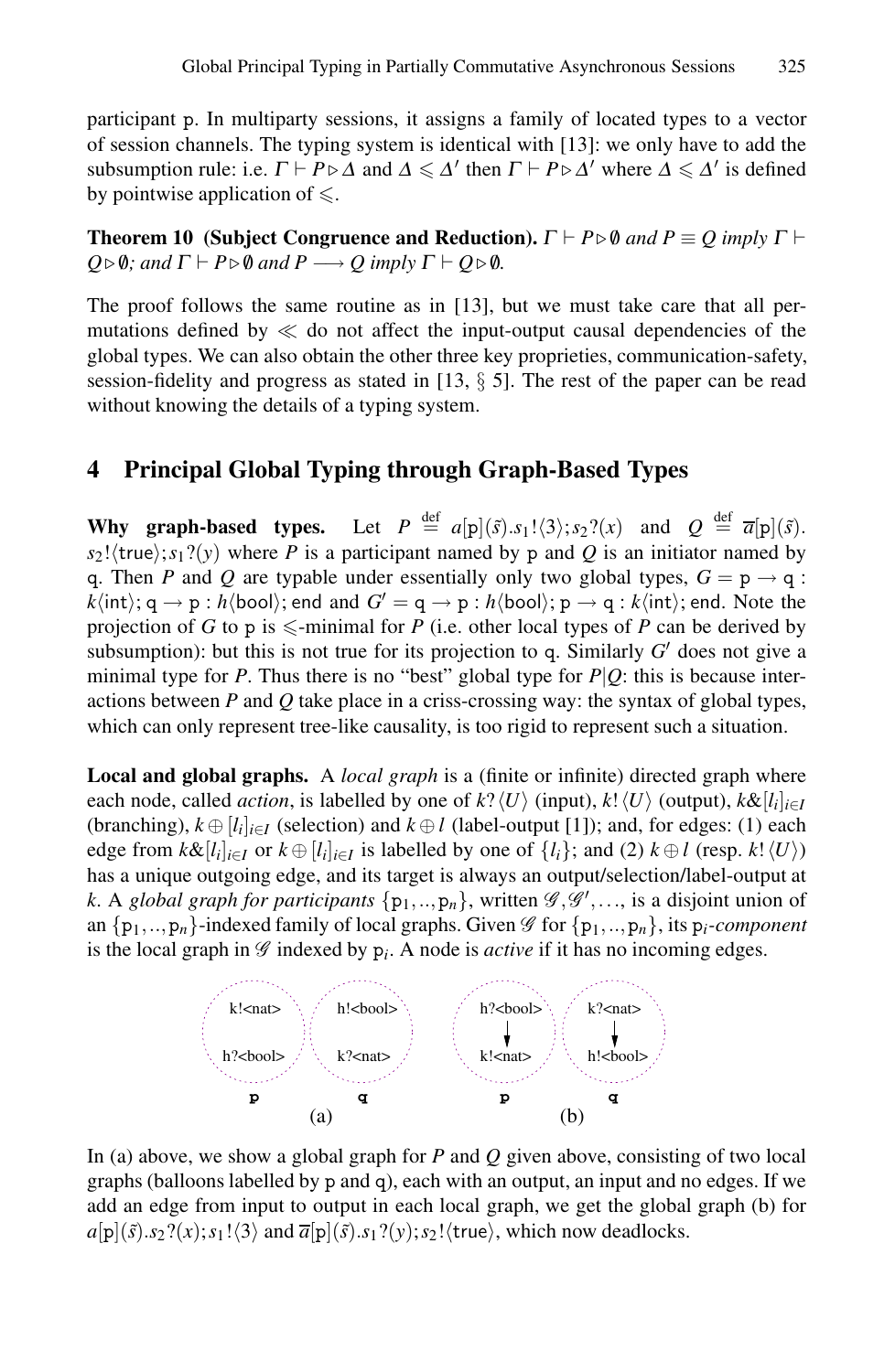**Linearity, progress and coherence.** We equip global graphs with a notion of reduction which abstracts that of processes. Below we write  $\mathscr{E}[\cdot]$ ... $[\cdot]$  for a global graph with one or more holes, each of which is to be filled with a sub-graph of a local graph, such that all holes are active, i.e. have no incoming edges.

$$
\mathcal{E}[k? \langle U \rangle][k! \langle U \rangle] \longrightarrow \mathcal{E}[\mathbf{0}] \qquad \mathcal{E}[k \& [l_i : \mathcal{G}_i]_{i \in I}][k \oplus l_j] \longrightarrow \mathcal{E}[\mathcal{G}_j][\mathbf{0}] \ (j \in I)
$$

$$
\mathcal{E}[k \oplus [l_i : \mathcal{G}_i]_{i \in I}] \longrightarrow \mathcal{E}[k \oplus l_i; \mathcal{G}_i]
$$

Above  $\emptyset$  is the empty graph. In each rule, the replacement in the hole(s) entails taking off *both* the old graph *and* all the outgoing edge(s) from it and filling the hole with the new graph. A reduction by the first two rules is called *communication at k*. In the second rule,  $k\&[l_i : \mathcal{G}_i]_{i \in I}$  is the disjoint union of  $k\&[l_i]_{i \in I}$  and  $\{\mathcal{G}_i\}_{i \in I}$  together with, for each  $i \in I$ , *l<sub>i</sub>*-labelled edges from  $k\&[l_i]_{i \in I}$  to all the active actions in  $\mathscr{G}_i$ . In the third (from [1]),  $k \oplus [l_i : \mathcal{G}_i]_{i \in I}$  is as  $k \& [l_i : \mathcal{G}_i]_{i \in I}$  while  $k \oplus l_i; \mathcal{G}_i$  is the disjoint union of  $k \oplus l_i$ and  $\mathcal{G}_i$  with edges from the former to the active output/selection/label-outputs at  $k$  in  $\mathcal{G}_i$ . A global graph  $\mathscr G$  is *linear* when for each  $\mathscr G'$  such that  $\mathscr G \longrightarrow^* \mathscr G'$ , if  $\mathscr G'$  has two active actions at *k*, a reduction at *k* is possible, and no other active action shares *k*. A global graph *G* has *progress* when for each *G*' such that  $\mathscr{G} \longrightarrow^* \mathscr{G}'$ , either  $\mathscr{G}'$  reduces or it is empty. Finally we say *G* is *coherent* when it is linear and has progress.

**Coherent global graphs from local types.** A local graph is constructed from a local type as the latter's regular tree representations. Given  $\Delta = \{T_i @ p_i\}_{i \in I}$ , this immediately gives the global graph for  $\{p_i\}_{i \in I}$ , which we write  $\llbracket \Delta \rrbracket$ . The coherence of  $\llbracket \Delta \rrbracket$  is decidable, as we outline below.

We first check  $\Delta$  is *well-directed* in the sense that each channel in  $\Delta$  is used by two and only two participants and moreover one of them uses it only for input/branching and the other only for output/selection/label-output, which can be checked by going through  $\Delta$  once. For well-directed  $\Delta$ , there is an algorithm to ensure linearity of  $\llbracket \Delta \rrbracket$ , by checking if each pair of participants in  $\Delta$  are compatible in their type structures, closely following the algorithmic subtyping in § 3.2.

Through the validation of compatibility of  $\Delta$ , we can equip  $\llbracket \Delta \rrbracket$  with the additional *communication edges*, from each output/selection/label-output to its potentially interacting action(s), representing potential redexes. Using this added set of edges, we reduce the progress of  $\llbracket \Delta \rrbracket$  to the acyclicity of its paths consisting of its local and communication edges, completely characterising progress under linearity. The acyclicity of  $\llbracket \Delta \rrbracket$  is then reducible to that of its initial finite sub-graph. Because linearity and compatibility are equivalent under progress, we obtain:

**Theorem 11 (complete algorithmic characterisation of coherence).** *Let* <sup>Δ</sup> =  ${T_i@p_i}_{i \in I}$  *be well-directed. Then the coherence of*  $\llbracket \Delta \rrbracket$  *with*  $\Delta$  *given as input is decidable.*

**Principal global typing through global graphs.** Any projectable global type *G* for participants say  $\{p_i\}_{i \in I}$  is equivalent to its projections  $\Delta = \{(G \mid p_i) \circledcirc p_i\}_{i \in I}$ , and because such  $\Delta$  is immediately compatible and acyclic, we can regard  $G$  as a coherent global graph. This motivates the use of coherent global graphs instead of global types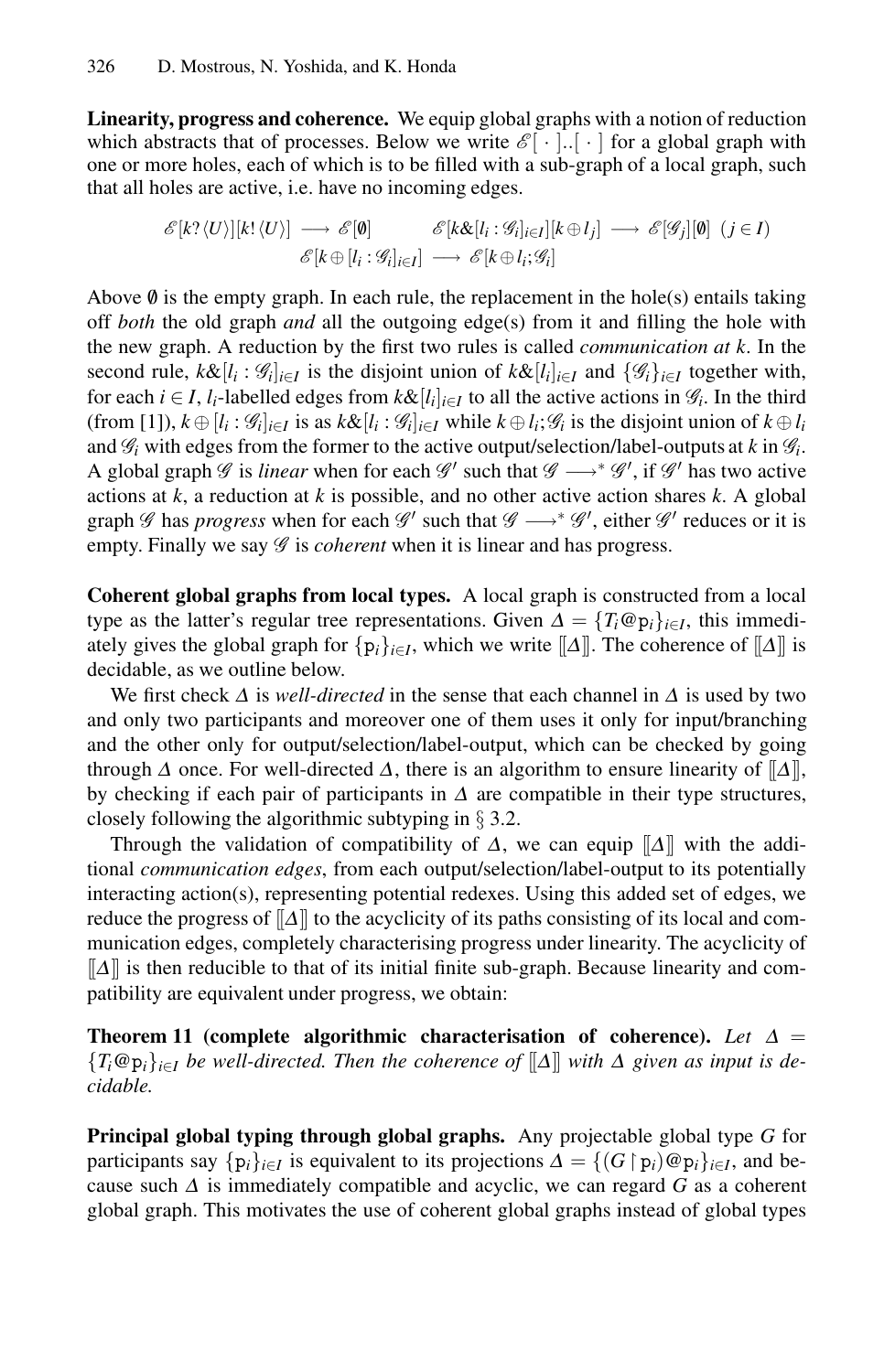in the type discipline, presenting  $\llbracket \Delta \rrbracket$  as  $\Delta$  itself.<sup>5</sup> By replacing global types with coherent global graphs in types and typing rules, we obtain a new type discipline. We write  $\Gamma \vdash_{g} P \triangleright \Delta$  for typability in this new discipline (subsumption is consistent be-<br>consec if  $\llbracket A \rrbracket$  is coherent and A/ is point wise  $\lt$  emaller than A than  $\llbracket A/\rrbracket$  is also sober cause if  $[\![\check{\Delta}]\!]$  is coherent and  $\Delta'$  is point-wise  $\leq$ -smaller than  $\Delta$  then  $[\![\Delta']\!]$  is also coherent). By identifying  $\mathscr G$  as the corresponding coherent global graph,  $\Gamma \vdash P \triangleright \Delta$  implies  $\Gamma \vdash_{g} P \triangleright \Delta$ . Further, since linearity and progress of  $[\![\Delta]\!]$  are reflected onto the dynam-<br>iso of tuned progresses (program: following the examples in [121]), the tunebility in ics of typed processes (precisely following the arguments in [13]), the typability in  $\vdash_g$ ensures communication safety and progress.

For the principal typing property, we add the  $\leq$ -least element  $\perp$  to the set of local types;  $\perp$  is also used as local graph occurring in global graphs (where intuitively  $\perp$ denotes a placeholder for a local behaviour). The coherence and other notions for global graphs are defined ignoring ⊥. Without loss of practical generality we assume each shared name say *a* has a fixed *arity* which is the number of participants for a potential session established through *a*; and that processes are type-annotated on bound variables and free object names in the standard way. Through local type inference [6, 15] using the point-wise join of coherent global types (calculated as in algorithmic subtyping), together with Theorem 11, we obtain a principal global typing property. Below we write  $\Gamma' \leq \Gamma$  for dom $(\Gamma') \subset$  dom $(\Gamma)$  and  $\Gamma'(a) \leq \Gamma(a)$  for each  $a \in$  dom $(\Gamma')$ . We say *P* is *closed* if it has no free session channels nor free variables.

**Theorem 12 (principal global typing).** *Let P be closed.* (1) *The typability of P with respect to*  $\vdash_g$  *is decidable.* (2) *If P is typable then P has a* principal global typing  $\Gamma_0$  *in the sense that*  $\Gamma_0 \vdash_g P \triangleright \emptyset$  *holds and moreover*  $\Gamma \vdash_g P \triangleright \emptyset$  *implies*  $\Gamma_0 \leqslant \Gamma$ *.* 

# **5 Application: Double-Buffering Algorithm**

This section illustrates the use of our type theory using the *double-buffering algorithm* [21], a basic distributed algorithm widely used in stream/media processing and highperformance and multicore computing, presenting how the two strategies discussed in Introduction can be applied through the theories presented in the previous sections.

The purpose of the double-buffering algorithm is to transform a large amount of data, where a series of chunks of data are transferred from a source (Source) to a transformer (called Kernel), gets processed there and delivered to a sink (Sink). Under potential temporal variations in processing and communication time, it is necessary to synchronise among these three parties through message passing. However a naive, and obviously safe, protocol leads to a highly sequential, non-optimal distributed algorithm. Thus it is beneficial to increase asynchrony of local programs without violating the shared protocol. We show the outline of an application of our theories to achieve this goal, starting from a sequential and safe global protocol to optimised local protocols through asynchronous communication subtyping, with a formal safety guarantee.

<sup>&</sup>lt;sup>5</sup> To be precise, we regard  $\Delta$  up to the type isomorphism corresponding to  $\leq$ ; and we take off, from each branching type, its branches (if any) which never get invoked in any reduction path: such "garbage" branches are precisely identified during the validation of coherence.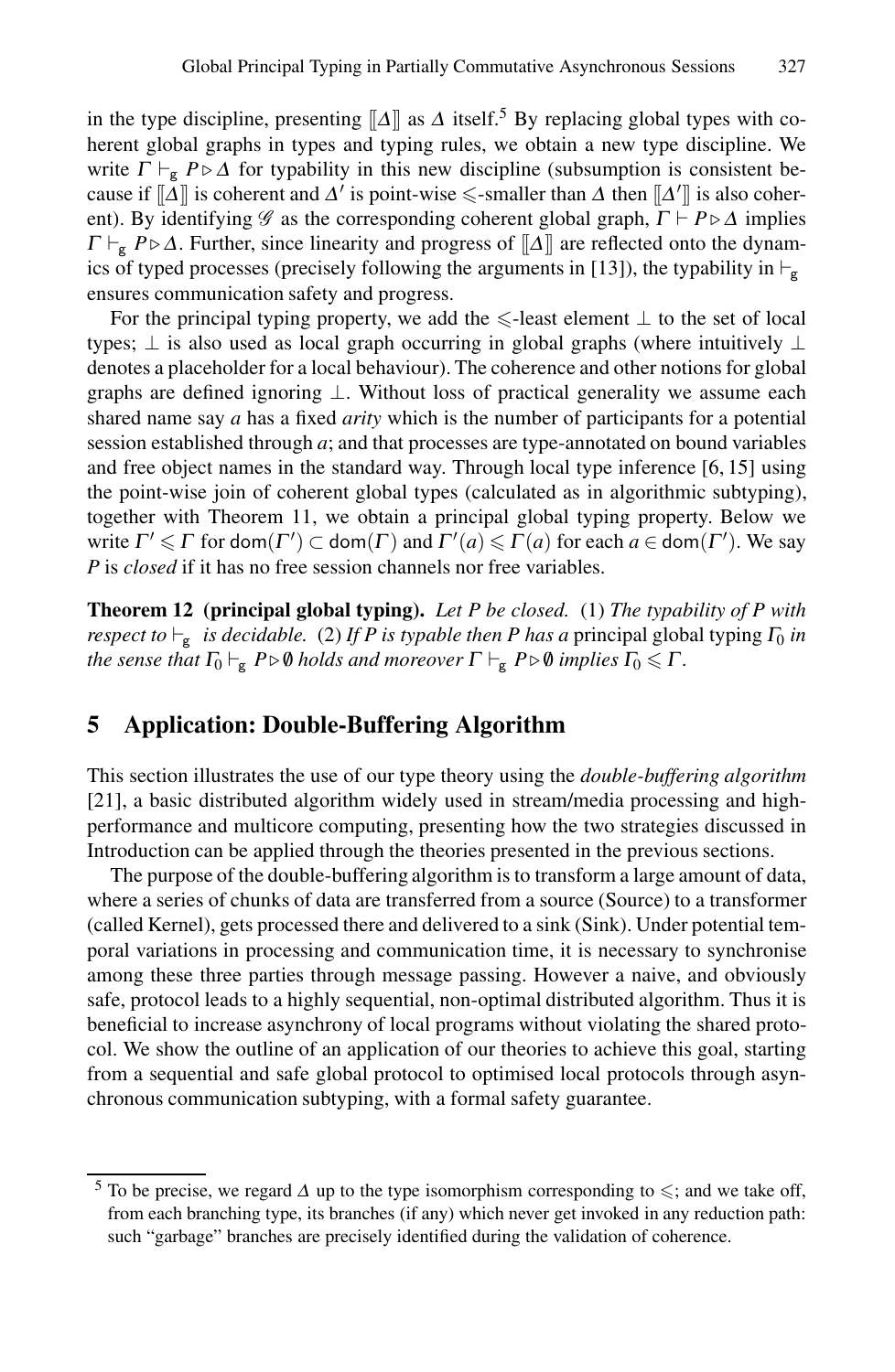| $Global Type: G =$                                                                                                                                                           | Source:                                     | Kernel:                                                        |
|------------------------------------------------------------------------------------------------------------------------------------------------------------------------------|---------------------------------------------|----------------------------------------------------------------|
| $\mu$ t. (                                                                                                                                                                   | $a[1](r_1r_2s_1s_2t_1t_2u_1u_2).$           | $\overline{a}$ [1,2]( $r_1r_2s_1s_2t_1t_2u_1u_2$ ).            |
| $K \rightarrow So: r_2 \langle \rangle$ ;<br>$K \rightarrow So: r_1 \langle \rangle;$                                                                                        | $\mu X$ . (                                 | $r_1!\langle\rangle; r_2!\langle\rangle;$                      |
| $\mathsf{So} \to \mathsf{K}: s_1\langle U \rangle; \quad \mathsf{So} \to \mathsf{K}: s_2\langle U \rangle;$                                                                  | $\ldots$ // assign data to y[1 <i>n</i> ]   | $\mu X$ .                                                      |
| $Si \rightarrow K$ : $t_1 \langle \rangle$ ;<br>$Si \rightarrow K$ : $t_2$ $\langle \rangle$ ;                                                                               | $r_1?$ (); $s_1! \langle y[1n] \rangle;$    | $s_1$ ?( $x_A$ );                                              |
| $K \rightarrow Si: u_2(U); t)$<br>$K \rightarrow Si: u_1 \langle U \rangle;$                                                                                                 | $\ldots$ // assign data to $y[1n]$          | $\ldots$ // repeat:                                            |
| Projected Local Type of Kernel:                                                                                                                                              | $r_2?()$ ; $s_2!(v);X)$                     | $\ldots$ // $x_A[i] ::= x_A[i] \oplus \text{key}$              |
| $T =$                                                                                                                                                                        |                                             | // key::= $x_A[i]$                                             |
| $\mu$ <b>t</b> .r <sub>1</sub> ! $\langle \rangle$ ; s <sub>1</sub> ? $\langle U \rangle$ ; t <sub>1</sub> ? $\langle \rangle$ ; u <sub>1</sub> ! $\langle U \rangle$ ;      | Sink:                                       | $t_1$ ?(); $u_1!\langle x_A\rangle$ ; $r_1!\langle\rangle$ ;   |
| $r_2! \langle \rangle; s_2? \langle U \rangle; t_2? \langle \rangle; u_2! \langle U \rangle; t$                                                                              | $a[2](r_1r_2s_1s_2t_1t_2u_1u_2).$           | $s_2? (x_B);$                                                  |
|                                                                                                                                                                              | $\mu X$ . (                                 | $\ldots$ // repeat:                                            |
| Local Type of Kernel:                                                                                                                                                        | $t_1$ ! $\langle \rangle$ ; $u_1$ ? $(z)$ ; | $\ldots$ // $x_B[i] = x_B[i] \oplus key$                       |
| $T^* =$                                                                                                                                                                      | $\ldots$ // print $z[1n]$                   | // $key = x_B[i]$                                              |
| $r_1! \langle \rangle; r_2! \langle \rangle;$                                                                                                                                | $t_2!\langle\rangle$ ; $u_2?(\zeta)$ ;      | $t_2?()$ ; $u_2!\langle x_B\rangle$ ; $r_2!\langle\rangle$ ; X |
| $\mu$ <b>t</b> .s <sub>1</sub> ? $\langle U \rangle$ ; <i>t</i> <sub>1</sub> ? $\langle \rangle$ ; $u_1$ ! $\langle U \rangle$ ; <i>r</i> <sub>1</sub> ! $\langle \rangle$ ; | // print $z[1n]$                            |                                                                |
| $s_2$ ? $\langle U \rangle$ ; $t_2$ ? $\langle \rangle$ ; $u_2$ ! $\langle U \rangle$ ; $r_2$ ! $\langle \rangle$ ;t                                                         | X)                                          |                                                                |

**Fig. 3.** Double-Buffering Algorithm: Processes and Types

**Top-down approach (1): global type.** The development of programs starts from the global type *G* on the left-most column in Figure 3. So, K and Si denote participant names for Source, Kernel and Sink. *U* denotes a large int-array type. Assuming Kernel will use two channels and the associated arrays for potential parallelism, the global type *G* starts from a recursion, describing an infinite loop. In the loop, Kernel first notifies Source via  $r_{1,2}$  that it is ready to receive data in its two channels ( $s_{1,2}$ , with signal at  $r_i$ saying  $s_i$  is ready); Source complies, sending two chunks of data sequentially via  $s_{1,2}$ . Then Kernel (internally processes data and) waits for Sink to inform (via  $t_1$ <sub>2</sub>) that Sink is ready to receive data via  $u_1$ <sub>2</sub>: upon receiving the signals, Kernel sends the two chunks of processed data to Sink. This protocol is sequential but is safe and deadlock-free.

**Top-down approach (2): local type and its refinement.** Just below the global type *G*, Figure 3 gives the local type *T* of Kernel as directly projected from the global type. Our purpose is to refine  $T$  so that  $(1)$  the new local protocol is more asynchronous, allowing overlap of communication and computation [9, 11]; and (2) it still conforms to *G* — Kernel with the new optimised protocol will safely interact with Source and Sink who conform to the original global type *G*. For this purpose the developer may come up with a more asynchronous  $T^*$ , given in Figure 3 after  $T$ . In this refined protocol, Kernel notifies Source via both  $r_{1,2}$ , but only once before entering the loop, allowing Source to start its work. Now inside the loop, the refined protocol dictates Kernel first receives data via its first channel *s*<sup>1</sup> with Source, processes the data and sends out the result to Sink via its first channel *u*<sup>1</sup> with Sink and *immediately notifies Source via r*<sup>1</sup> *that it's ready in its first channel*, allowing Source to start sending data early. Kernel then repeats the same work for its second channels with Source and Sink. In this way, Kernel can process data it has already received in one channel while it is receiving data in the other, noting it can take time for large data to sent, transferred and received.

We now show this optimised local protocol is safe w.r.t. other participants conforming to *G*, through the asynchronous communication subtyping. The justification uses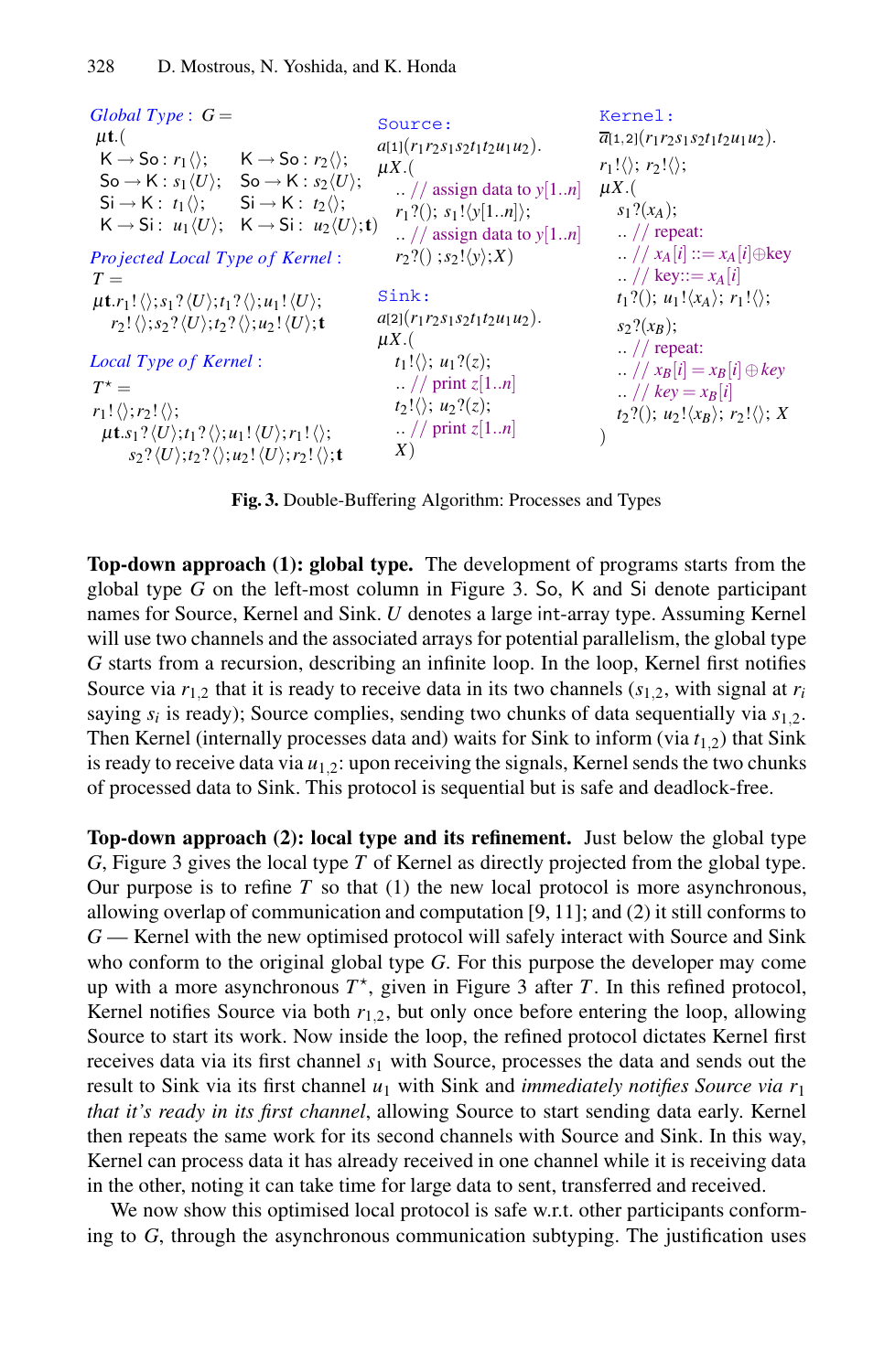nested unfolding. We start from unfolding *T* once to match  $r_1, r_2$  of  $T^*$  as unfold<sup>1</sup> $(T)$  =  $r_1! \langle \rangle; s_1? \langle U \rangle; t_1? \langle \rangle; u_1! \langle U \rangle; r_2! \langle \rangle; s_2? \langle U \rangle; t_2? \langle \rangle; u_2! \langle U \rangle; T$ . Then  $r_1! \langle \rangle$  matches  $T^*$ . To simulate  $r_2! \langle \rangle$  of  $T^*$ ,  $r_2! \langle \rangle$  is permuted by  $\ll$ . Let  $T^* = r_1! \langle \rangle; r_2! \langle \rangle; T_R^*$ . Thus unfold<sup>1</sup>( $T_R^*$ ) must be simulated by  $T' = s_1$ ? $\langle U \rangle$ ; $t_1$ ? $\langle \rangle$ ; $u_1$ ! $\langle U \rangle$ ; $s_2$ ? $\langle U \rangle$ ; $t_2$ ? $\langle \rangle$ ; $u_2$ ! $\langle U \rangle$ ; $T$ . However to simulate  $r_1! \langle \rangle$  in unfold<sup>1</sup> $(T_R^{\star})$ , *T must be unfolded again* since the types in the guarded position of  $T'$  do *not* include  $r_1! \langle \rangle$ . By [RECR], it now suffices to solve the following:

 $r_1! \, \langle \rangle; s_2? \langle U \rangle; t_2? \langle \rangle; u_2! \, \langle U \rangle; r_2! \, \langle \rangle; T^{\star}_R \, \leqslant \, s_2? \langle U \rangle; t_2? \langle \rangle; u_2! \, \langle U \rangle;$ unfold $^1(T).$ 

For this we apply [IN, OUT] of  $\leq$  with  $\ll$ , reaching the assumption in  $\Sigma$  in [ASMP].

**Top-down approach (3): code development.** Figure 3 depicts the skeleton of the three (final) programs which conform to the global type. All participants initiate the session at *a* in the first line. We only illustrate the behaviour of Kernel, considering a simple transformation for stream encryption. Kernel, after initialising its variables including the initial key value, signals to Source that its buffers are both empty, via  $r_1$  and  $r_2$ : then enters the main loop, where it does the following: it first receives the datum at *xA* via *s*1, goes through the buffer taking the XOR element-wise with key, after which it waits for Sink's cue via  $t_1$  (which may have already arrived asynchronously), and finally sends out the buffer content to Sink via  $u_1$ , and tells Source it's ready at A via  $r_1$ : then similarly works for the second buffer (given in the next column). Unlike Source and Sink, the behaviour of Kernel does not conform to the projection of *G* to Kernel (*T*): however  $T^*$  does type-abstract its behaviour directly and because  $T^* \leq$ *T* by the argument above, Kernel does type-check under *T* with subsumption, hence under *G*.

**Integration with bottom-up approach.** The development process described above can be effectively and seamlessly integrated with the "bottom-up" strategy discussed in Introduction through the type inference (synthesis) of global types in  $\S$  4, which allows developers to directly refine programs and to synthesise a new global protocol reflecting the refinement, incrementally validating compatibility. This added flexibility is useful since, in actual development, programmers may often directly work on programs rather than starting from refinement of local protocols.

Further examples showing the applicability of permutation of branching/selections to parallel algorithms [14] can be found in the full version.

# **6 Related Work**

Branching/selection subtyping in session types is first studied in [10] for binary session types. We use their syntactic approach for defining a type-simulation, but a significant extension from their technique is needed due to the incorporation of  $\ll$  and nested unfoldings, which makes the proof of transitivity delicate and challenging. An initial idea of asynchronous communication subtyping for binary sessions is presented in an unpublished manuscript [18], where the treatment for recursive types and branching/selection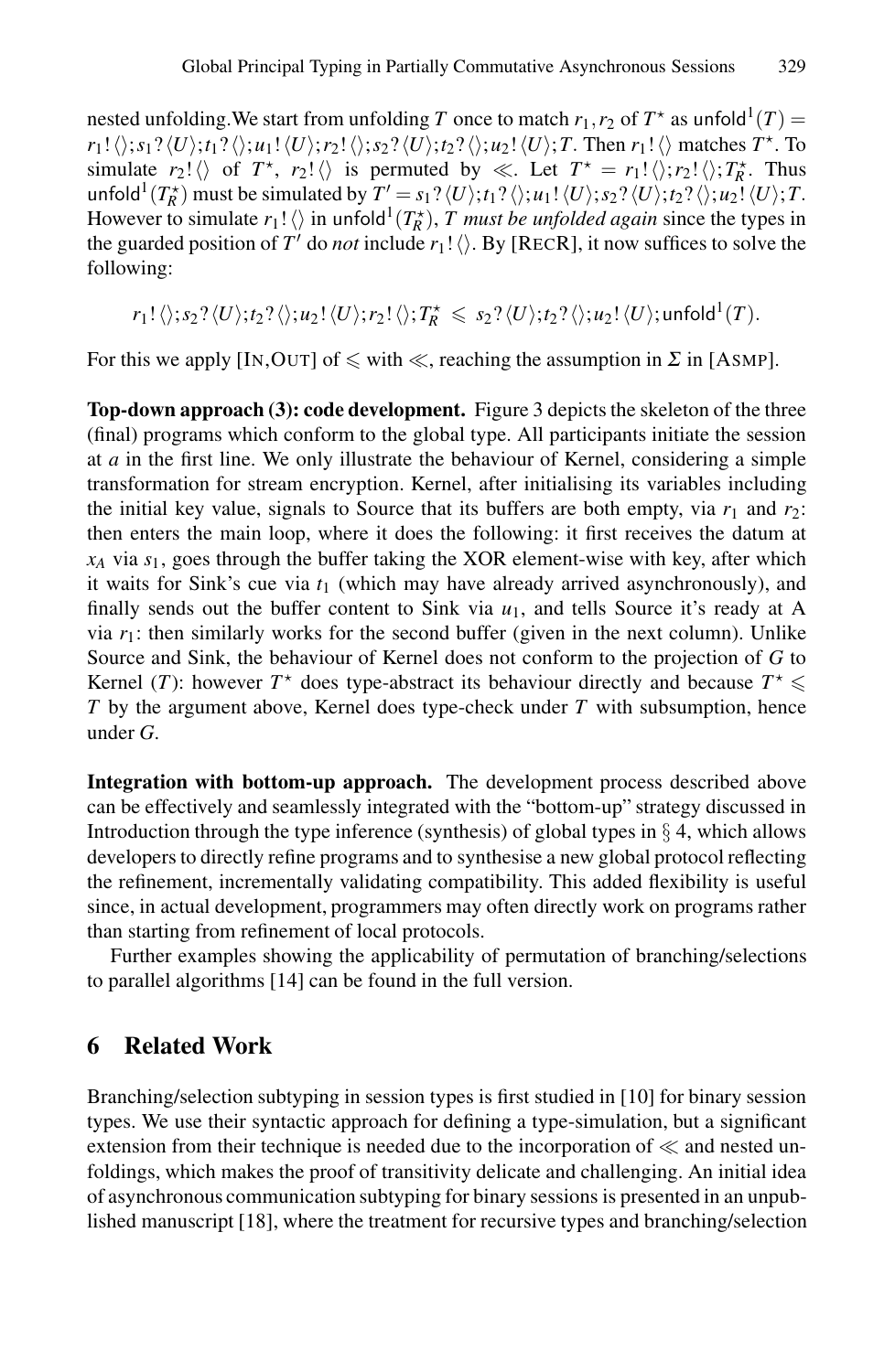types is left open. A recent work in a technical report [17] demonstrates a subtyping rule similar to our (OI) rule is useful for an object calculus with asynchronous binary sessions, with an iso-recursive system. It is an interesting future work to extend to the HO $\pi$ -calculus [16] where a careful formulation for the algorithmic subtyping would be required in the presence of arrow types. The top-down approach in multiparty session types is first studied in [13], but a local refinement (asynchronous subtyping) is not proposed there. The problem of synthesising a global specification from endpoint behaviours has been a lingering question since the inception of the notion of global descriptions for business protocols [24], being posed as an open problem in [1, 2, 13]. Inference of principal types is studied in [15] for binary session types (note in binary sessions the issue of global synthesis does not arise). The present work gives clear and general solutions to these extant technical problems.

In the context of multiparty session types, a typing system for a strong progress property is studied in [1]. Asynchronous communication subtyping can be smoothly applied to [1]. For delegations, the main definitions of  $\ll$ ,  $\leq_c$  and  $\leq$  stay as the same, but proofs need to be revised to treat nesting types; and for the principal typing,  $\perp$  should be added into a carried type in global graphs. The study of formal theories of contracts are studied in [8] using CCS-like processes as a type representation. The work [19] extends [8] with the treatment of asynchronous behaviours using orchestrators, through the use of bounded buffers that control message flows between a client and servers. Our own system in [7] developed a theory in which a global specification arises as a programming language itself.

Conformance and refinement based on agreement of service specifications is studied in [3], using a synchronous CCS-based calculus as a contract language, and testingpreorders to check subcontract compliance. Neither type-checking of end-point processes using projected contracts (in our case, Theorem 9) nor a bottom-up strategy is presented there. The work [5] proposes a distributed calculus with sessions, incorporating the merging of running sessions. Another work [23] presents a calculus for service orientations by extending the  $\pi$ -calculus with context-sensitive interactions, equipped with service and request primitives and local exceptions. These preceding works do not treat the main technical problems addressed in the present work – the asynchronous communication subtyping, type-based local refinement/conformance, and a derivation of the minimum global types, backed-up by the efficient type-checking and inference algorithms, ensuring strong safety properties based on the session type discipline.

**Acknowledgements.** We thank the reviewers for their useful comments, Gary Brown and Steve Ross-Talbot for discussions on the potential applications of the presented framework for software development, and Matthew Rawlings for discussions on the practical significance of asynchrony in financial protocols. We generalised  $\ll$  with input commutativity following a suggestion by Raymond Hu. The work is partially supported by EPSRC GR/T03208, GR/T03215, EP/F002114, EP/F003757 and IST2005-015905 MOBIUS.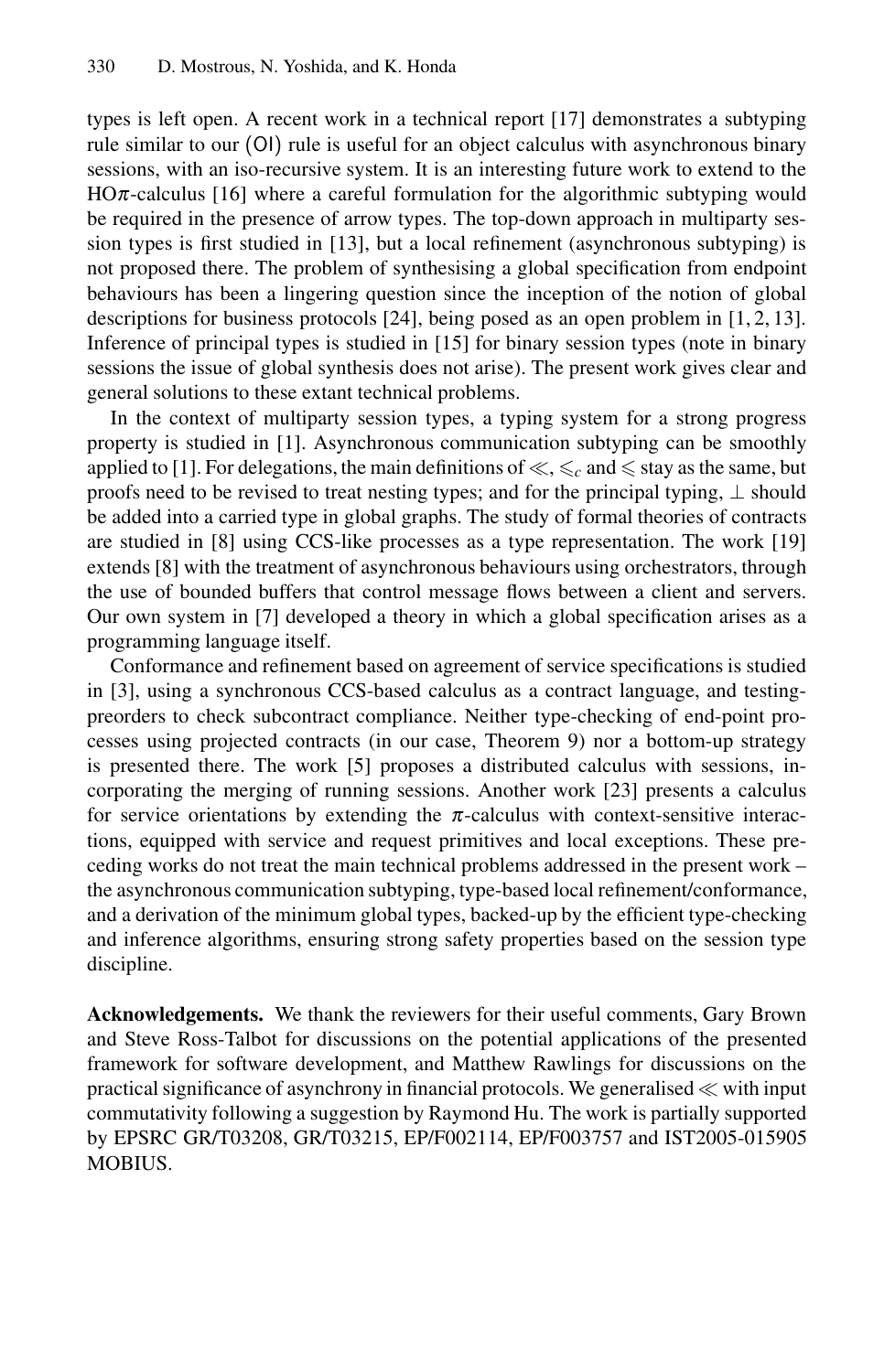# **References**

- 1. Bettini, L., et al.: Global progress in dynamically interleaved multiparty sessions. In: van Breugel, F., Chechik, M. (eds.) CONCUR 2008. LNCS, vol. 5201, pp. 418–433. Springer, Heidelberg (2008)
- 2. Bonelli, E., Compagnoni, A.: Multipoint Session Types for a Distributed Calculus. In: Barthe, G., Fournet, C. (eds.) TGC 2007. LNCS, vol. 4912, pp. 240–256. Springer, Heidelberg (2008)
- 3. Bravetti, M., Zavattaro, G.: A theory for strong service compliance. In: Murphy, A.L., Vitek, J. (eds.) COORDINATION 2007. LNCS, vol. 4467, pp. 96–112. Springer, Heidelberg (2007)
- 4. Bravetti, M., Zavattaro, G.: Towards a unifying theory for choreography conformance and contract compliance. In: Lumpe, M., Vanderperren, W. (eds.) SC 2007. LNCS, vol. 4829, pp. 34–50. Springer, Heidelberg (2007)
- 5. Bruni, R., Lanese, I., Melgratti, H., Tuosto, E.: Multiparty Sessions in SOC. In: Lea, D., Zavattaro, G. (eds.) COORDINATION 2008. LNCS, vol. 5052, pp. 67–82. Springer, Heidelberg (2008)
- 6. Carbone, M., Honda, K., Yoshida, N.: A theoretical basis of communication-centered concurrent programming. To appear as a WS-CDL working report, www.dcs.qmul.ac.uk/ ˜carbonem/cdlpaper/workingnote.pdf
- 7. Carbone, M., Honda, K., Yoshida, N.: Structured communication-centred programming for web services. In: De Nicola, R. (ed.) ESOP 2007. LNCS, vol. 4421, pp. 2–17. Springer, Heidelberg (2007)
- 8. Castagna, G., Gesbert, N., Padovani, L.: A theory of contracts for web services. In: POPL, pp. 261–272 (2008)
- 9. Culler, D., et al.: Logp: towards a realistic model of parallel computation. SIGPLAN Not. 28(7), 1–12 (1993)
- 10. Gay, S., Hole, M.: Subtyping for Session Types in the Pi-Calculus. Acta Informatica 42(2/3), 191–225 (2005)
- 11. Gschwind, M.: The cell broadband engine: Exploiting multiple levels of parallelism in a chip multiprocessor. International Journal of Parallel Programming 35(3), 233–262 (2007)
- 12. Honda, K., Vasconcelos, V.T., Kubo, M.: Language primitives and type disciplines for structured communication-based programming. In: Hankin, C. (ed.) ESOP 1998. LNCS, vol. 1381, pp. 122–138. Springer, Heidelberg (1998)
- 13. Honda, K., Yoshida, N., Carbone, M.: Multiparty Asynchronous Session Types. In: POPL 2008, pp. 273–284. ACM, New York (2008)
- 14. Mattson, T., Sanders, B., Massingill, B.: Patterns for Parallel Programming. Addison Wesley, Reading (2005)
- 15. Mezzina, L.G.: How to infer finite session types in a calculus of services and sessions. In: Lea, D., Zavattaro, G. (eds.) COORDINATION 2008. LNCS, vol. 5052, pp. 216–231. Springer, Heidelberg (2008)
- 16. Mostrous, D., Yoshida, N.: Two Sessions Typing Systems for Higher-Order Mobile Processes. In: Della Rocca, S.R. (ed.) TLCA 2007. LNCS, vol. 4583, pp. 321–335. Springer, Heidelberg (2007)
- 17. Mostrous, D., Yoshida, N.: A Session Object Calculus for Structured Communication-Based Programming. Technical report, Imperial College London (2008), www.doc.ic.ac.uk/ ˜mostrous
- 18. Neubauer, M., Thiemann, P.: Session Types for Asynchronous Communication. Universität Freiburg (2004)
- 19. Padovani, L.: Contract-directed synthesis of simple orchestrators. In: van Breugel, F., Chechik, M. (eds.) CONCUR 2008. LNCS, vol. 5201, pp. 131–146. Springer, Heidelberg (2008)